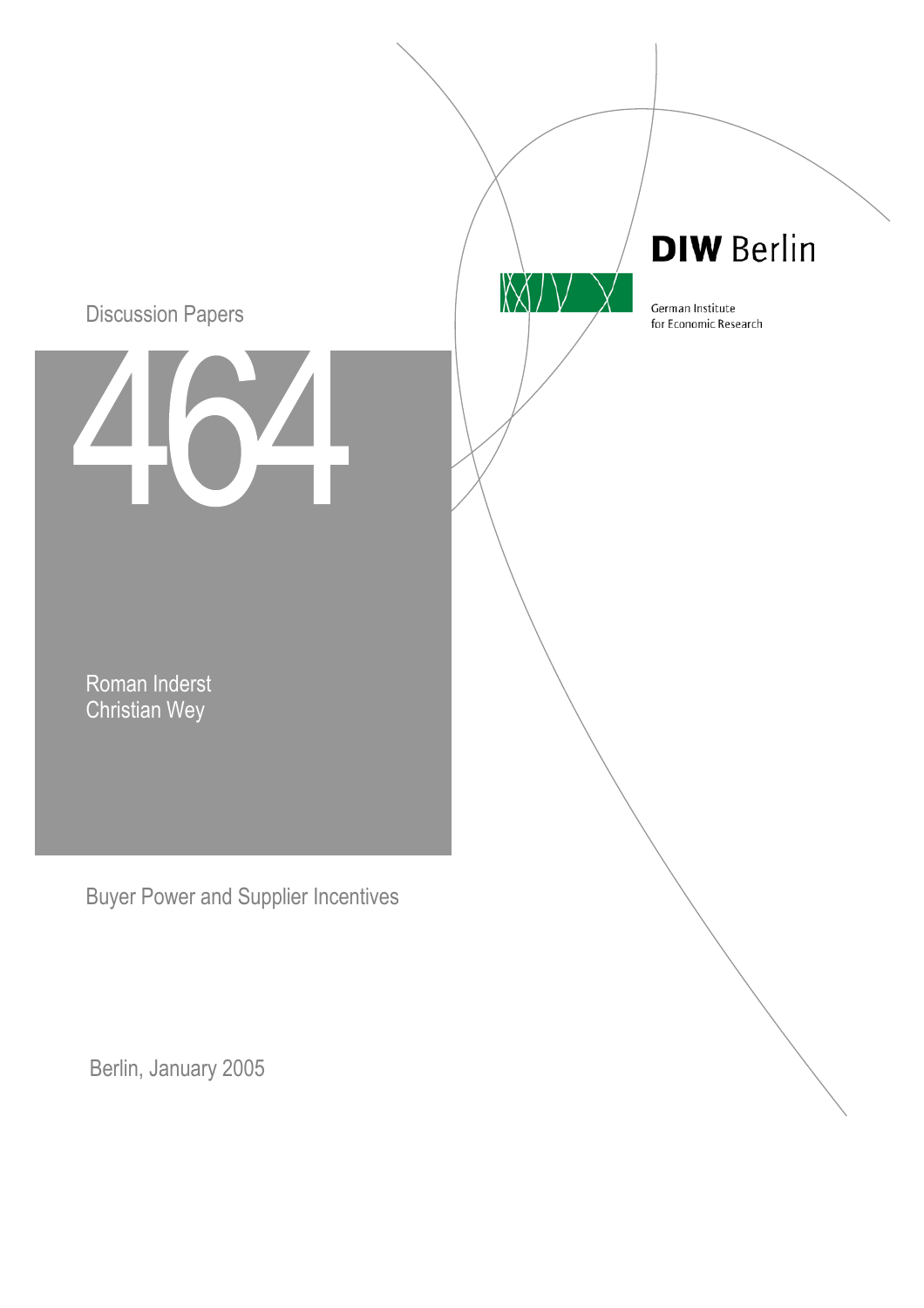Opinions expressed in this paper are those of the author and do not necessarily reflect views of the Institute.

DIW Berlin

German Institute for Economic Research

Königin-Luise-Str. 5 14195 Berlin, **Germany** 

Phone +49-30-897 89-0 Fax +49-30-897 89-200

www.diw.de

ISSN 1433-0210 (Druck) 1619-4535 (elektronisch)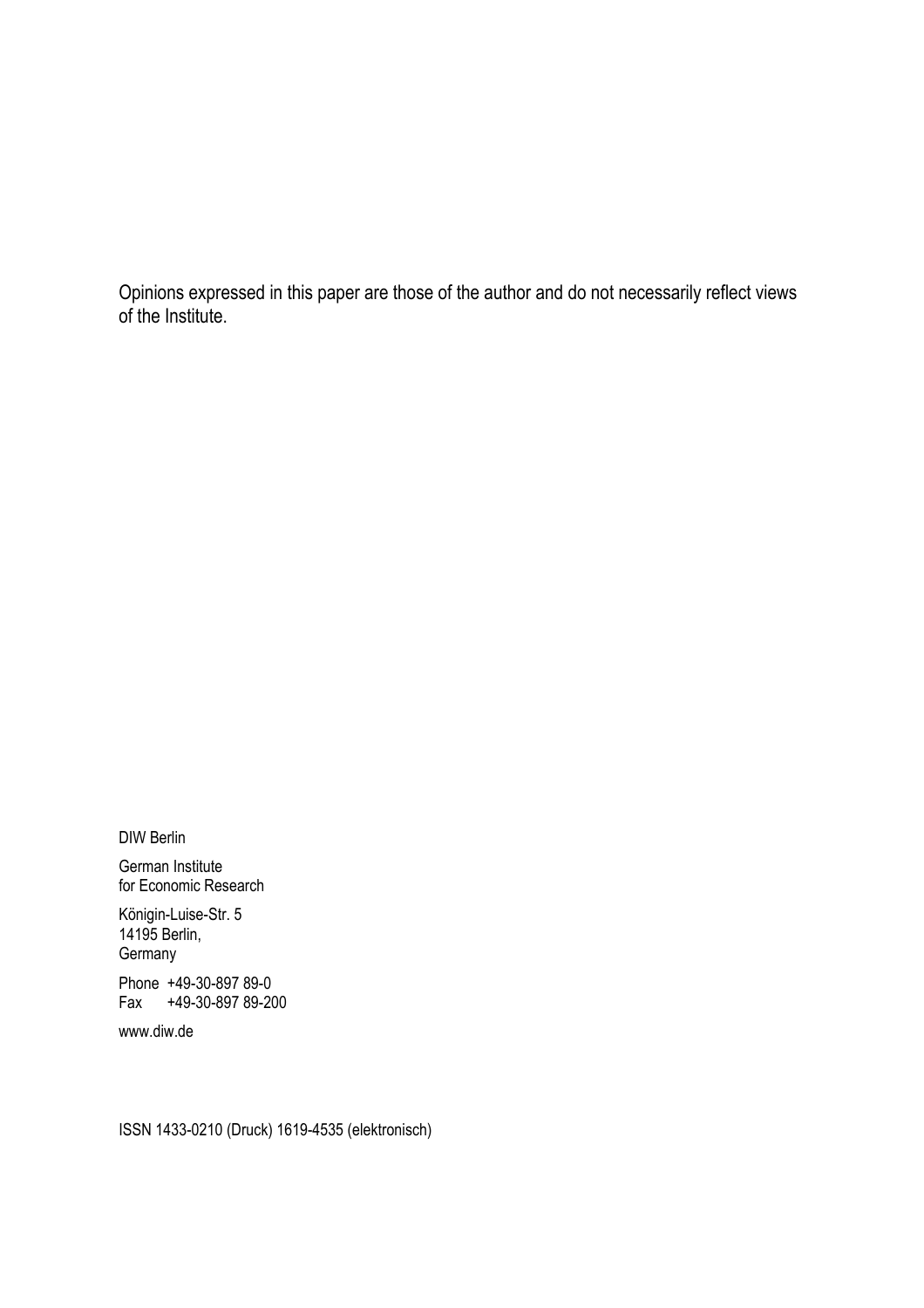# Buyer Power and Supplier Incentives

Roman Inderst<sup>†</sup> Christian Wey<sup>‡</sup>

April 2004

#### Abstract

This paper argues that - in contrast to an often expressed view - the formation of larger and more powerful buyers need not reduce welfare by stifling suppliers' incentives. If contracts are determined in bilateral negotiations, the presence of larger buyers may both increase suppliers' incentives for product improvement and induce suppliers to choose a more efficient technology. The paper also isolates two different channels by which larger buyers can obtain a discount.

Keywords: Buyer power; Merger; Retailing.

We would like to thank two anonymous referees, Philippe Aghion, Nikolaos Vettas, and seminar participants at the CEPR conference on Competition Policy and Regulation in International Markets (Madrid, 2003), the annual IO seminar of the German Economic Association (Munich, 2003), the CEPR conference on Innovation and the Structure of Product Market Competition (London, 2002), UCL, University of Kiel, DIW and WZB Berlin.

<sup>&</sup>lt;sup>†</sup>London School of Economics, Department of Economics and Department of Accounting and Finance, Houghton Street, London WC2A 2AE, UK. E-mail: r.inderst@lse.ac.uk.

<sup>&</sup>lt;sup>‡</sup>Deutsches Institut für Wirtschaftsforschung (DIW), Königin-Luise-Str. 5, 14195 Berlin, Germany; Technical University Berlin and Centre for Economic Policy Research (CEPR), London; E-mail: cwey@diw.de.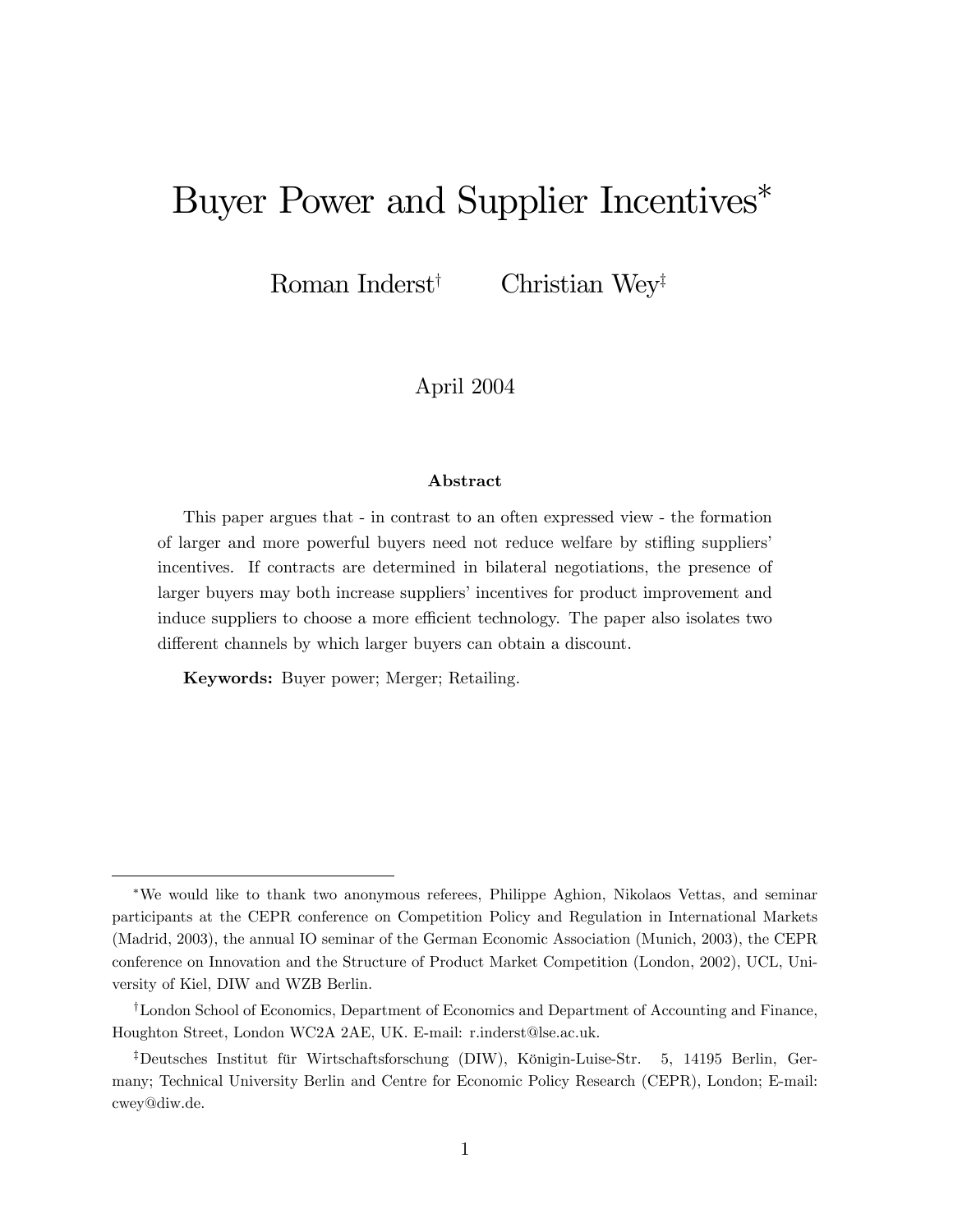# 1 Introduction

In many industries, suppliers face increasingly powerful buyers. A prominent example is the European retailing industry, in particular fast-moving consumer goods. According to studies of the European Commission (Dobson Consulting 1999) and the OECD (OECD 1999), the grocery retail market in several states of the European Union is now dominated by a small number of large retailers, which are also increasingly active across borders.<sup>1</sup> Consequently, the retailers' grip on suppliers has played a major role in recent antitrust cases in Europe (e.g., Kesko/Tuko and Carrefour/Promodes).<sup>2</sup> In the UK, this has led to the introduction of a Code of Practice that is supposed to regulate contracts between large retailers and their suppliers (Competition Commission 2000).<sup>3</sup>

Though market concentration in retailing is less extreme in the US, recently there have been increasing concerns about retail mergers and buyer power (e.g., FTC 2001). Casual evidence also suggests that suppliers' bargaining power has eroded in numerous other manufacturing industries such as automobiles as well as in service industries such as healthcare (e.g., Gaynor and Haas-Wilson 1999).

Judging from the aforementioned policy reports, antitrust authorities seem to be particularly concerned that the formation of larger and stronger buyers stifles suppliers incentives to invest in product and process innovation. Buyer power is thought to force manufacturers "to reduce investment in new products or product improvements, advertising and brand building" (Dobson Consulting 1999, p. 4). Consumers, it is feared, "could be adversely affected by the exercise of buyer power in the longer run, if prices to suppliers are reduced below a competitive level and if the suppliers respond by under-investing in innovation or production" (FTC 2000, p.  $57$ ).<sup>4</sup>

The aim of this paper is to critically assess the view that, by extracting more profits from suppliers, buyer power necessarily reduces suppliers' incentives for product improvement and process innovation and, thereby, reduces welfare. We address this issue in a model where buyer power is derived *endogenously*. In Particular, we focus on a buyer's

<sup>&</sup>lt;sup>1</sup>As reported in Dobson (2002), after a series of cross-border mergers and acquisitions, the top ten retailers in the EU account now for more than 30% of food sales.

<sup>&</sup>lt;sup>2</sup>Kesko/Tuko (EC/DGIV, 1999, Case No. IV/M.784) and Carrefour/Promodes (EC/DGIV, 2000, Case No. COMP/M.1684). In the UK, buyer power was also an important consideration in the recent finding against the acquisition of Safeway by one of the other three big retailers (Competition Commission 2003). The findings of the Competition Commission revealed, amongst other things, a significant inverse correlation between the prices paid by multiple grocery retailers and their share of total purchases.

<sup>&</sup>lt;sup>3</sup>A similar code, though on a voluntary basis, was recently drafted in Australia (ACCC 2001).

<sup>&</sup>lt;sup>4</sup>While such concerns have been mainly expressed in the case of retailing, the US health service is another industry where the impact of buyer power on quality and investment has been addressed (e.g., Pitofsky 1997).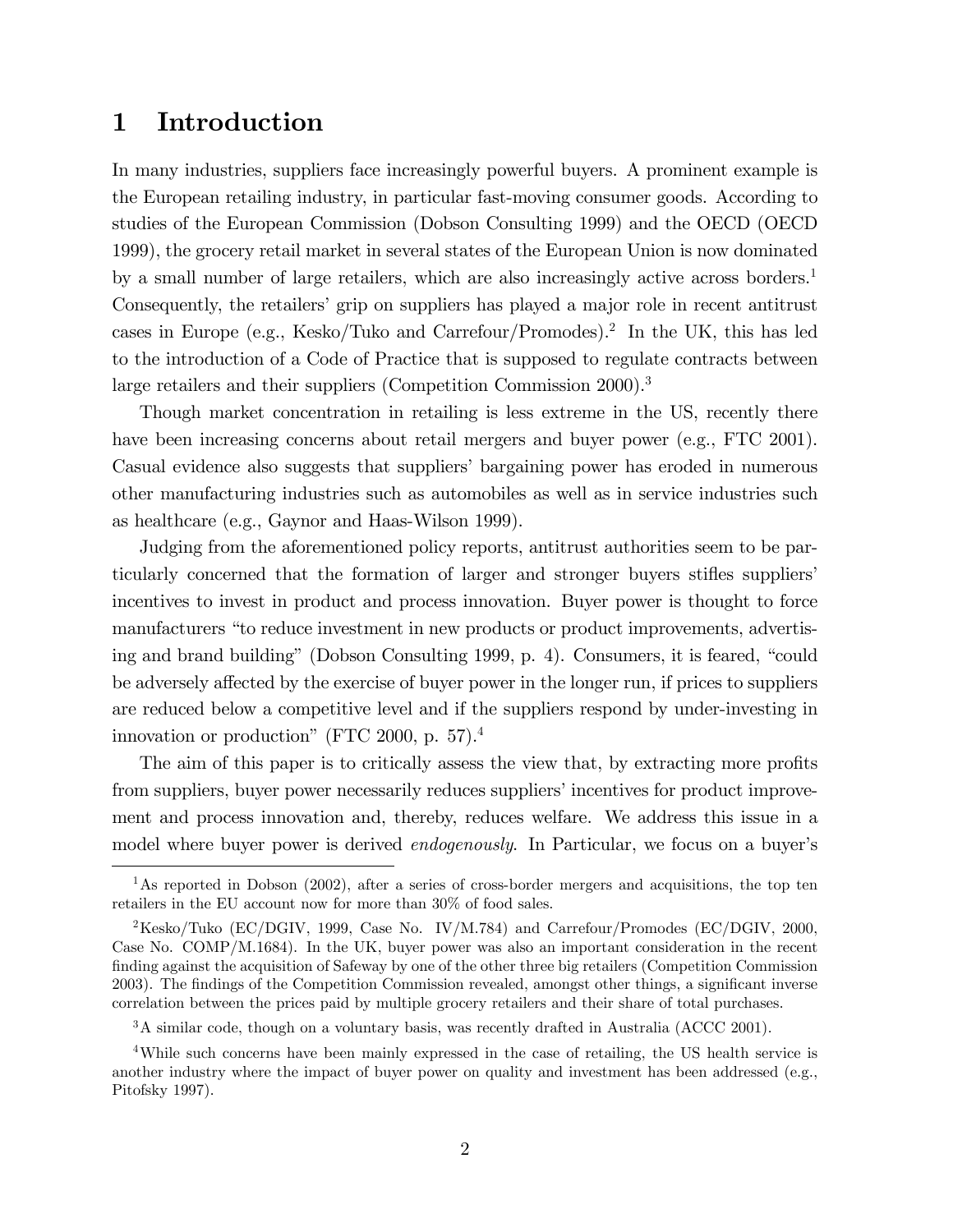size as the main determinant of his bargaining power. While we show that - under relatively standard assumptions - the formation of larger buyers *reduces* suppliers' profits, this may actually increase their incentives.

Precisely, we consider a simple model where a single supplier serves a fixed number of downstream firms, all of which serve independent markets.<sup>5</sup> Contracts are determined in bilateral negotiations. Abstracting from other sources of power differentials between sellers and buyers, we study the formation of larger buyers. The first step in the analysis is to show that, under relatively standard conditions, larger buyers can indeed obtain a discount.<sup>6</sup> In a second step, we analyze how the formation of larger buyers affects the supplier's incentives. Hence, our model comprises both an analysis of the *origins* of buyer power and an analysis of its (welfare) consequences.

We can isolate two channels of buyer power. First, if revenues at downstream firms are concave, we show that the supplier's loss from a disagreement increases more than proportionally with the size of the respective buyer. The threat to withhold demand is thus more effective for larger buyers, allowing them to obtain a discount. Second, if the supplierís costs are convex, the quantity purchased by a larger buyer spans a wider interval of production, reducing the average incremental cost incurred by serving this buyer in addition to all other buyers. Again, this allows a larger buyer to obtain a discount. Our subsequent analysis of the supplier's incentives follows these two channels of buyer power. For product innovation, the Örst channel, building on the concavity of revenues, is important. For process innovation, it is the second channel, building on the convexity of the supplier's costs.

If a supplier faces fewer but larger buyers, his outside option in negotiations is more valuable the better he can cope with being cut out from a large fraction of the total market following a disagreement. This in turn is the case if a relatively large increase in the supply to all remaining markets does not substantially reduce the prevailing price and, thereby, total revenues. We show that a supplier's optimal response to the formation of larger buyers may then be more product innovation. Regarding the choice of technology, we show that in bilateral negotiations with large buyers a supplier can "roll over" relatively less of his incremental costs at high (or "marginal") quantities and relatively more of his incremental costs at low (or "inframarginal") quantities. Consequently, in the presence

<sup>&</sup>lt;sup>5</sup>The formation of larger buyers may often have no or little impact on downstream competition. For instance, the merging companies may serve geographically different markets. In the case of retailing, merging retailers may also have to divest outlets in overlapping markets (e.g., Balto 1999).

 ${}^{6}$ Bilateral negotiations and individual discounts stand in contrast to the "textbook" view of monopsonistic power (e.g., Blair and Harrison 1993 or Scherer and Ross 1990, Chapter 14). Our view on the exercise of buyer power follows, for instance, OECD (1981), which defines buyer power as the ability of strong buyers to obtain more favorable terms (see also FTC 2001).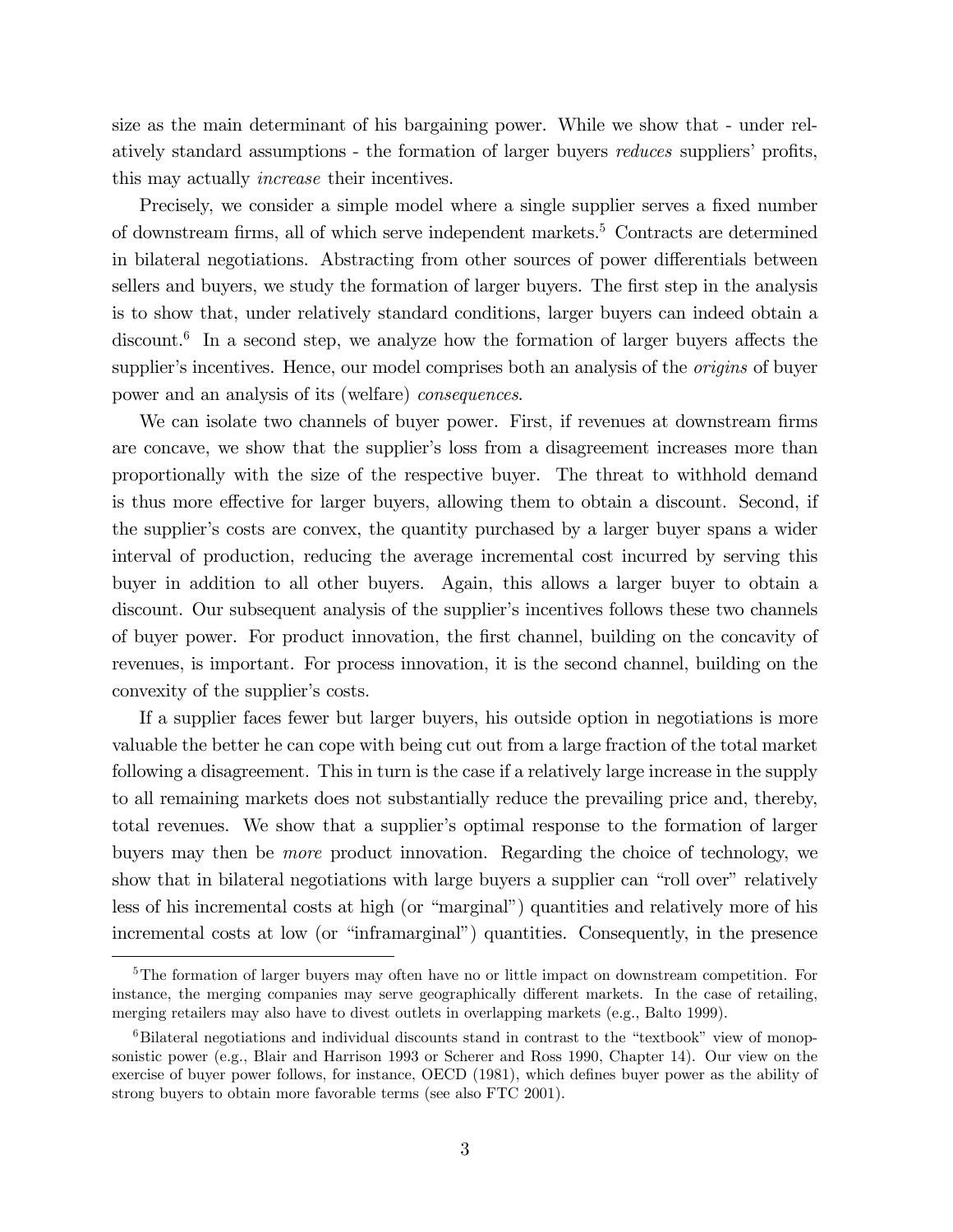of larger buyers the supplier has more incentives to choose a production technology with lower incremental costs at high quantities. Importantly, this is likely to increase welfare as it tends to increase output, which is typically inefficiently low from a welfare perspective.

Our paper contributes to the growing literature on buyer power. A larger buyer can obtain a discount as he can more credibly threaten to integrate backwards  $(Katz 1987)^7$ , as he may break collusion among suppliers (Snyder 1995), or if the supplier is risk averse (DeGraba 2003). In von Ungern-Sternberg (1996), Dobson and Waterson (1997), and Mazzarotto (2003) a supplier loses bargaining power by the merger of two competing downstream firms<sup>8</sup>, while in Inderst and Shaffer (2003) a downstream merger facilitates the switch to a single-sourcing strategy, which increases upstream competition. The role of the curvature of the surplus function has been recognized in a number of papers, including Horn and Wolinsky (1988) and Stole and Zwiebel (1996) for negotiations between firms and workers and Chipty and Snyder (1999) and Inderst and Wey (2003) for negotiations between buyers and sellers. The latter two papers have focused on the role of convex costs - our second channel of buyer power. On the other side, the demand-side channel of buyer power has not been recognized so far due to several restrictions employed in different papers, namely the consideration of at most two buyers, single-unit supply, or quantity-forcing contracts.<sup>9</sup>

The major focus of this paper is, however, on the *consequences* of buyer power. Here, our major contribution is to question the prevailing view that the presence of more powerful buyers reduces suppliers' incentives. In essence we criticize this view on two accounts. First, it is necessary to model buyer power from primitives, i.e., to clearly identify what are the origins of buyer power. In this paper, it is a buyer's size that allows him to obtain better terms.<sup>10</sup> (See, however, the conclusion for alternatives.) Second, while a supplier's ttotal profits may be the key determinant of some large-scale investment decisions, e.g.,

<sup>7</sup>Fumagalli and Motta (2000) extend this by modelling the co-ordination problem among small buyers.

 $8A$  somewhat symmetric situation arises in O'Brien and Shaffer (2003), who consider mergers between upstream Örms that sell substitutes to a downstream monopolist. They show that a horizontal merger has only an impact on equilibrium quantities and payoffs if the merged firm can not negotiate jointly over the supply of all controlled goods.

<sup>9</sup>We discuss the limitations of quantity-forcing contracts in some detail in Section 4. Chipty and Snyder (1999) consider Nash negotiations over quantity-forcing contracts. The special case where buyers have all bargaining power is considered in the experimental paper by Normann, Ruffle, and Snyder (2003). Inderst and Wey (2003) use the Shapley value and consider a bilateral duopoly, for which they study the equilbrium market structure and the choice between two linear production technologies. Incidentally, with the Shapley value convex costs are *not* sufficient to generate large-buyer discounts for arbitrary numbers of buyers with different size.

<sup>&</sup>lt;sup>10</sup>The alternative model would be to just assume that a more powerful buyer can capture a larger share of the surplus. In our model, this would be equivalent to increasing the buyer's weight in the Nash bargaining solution.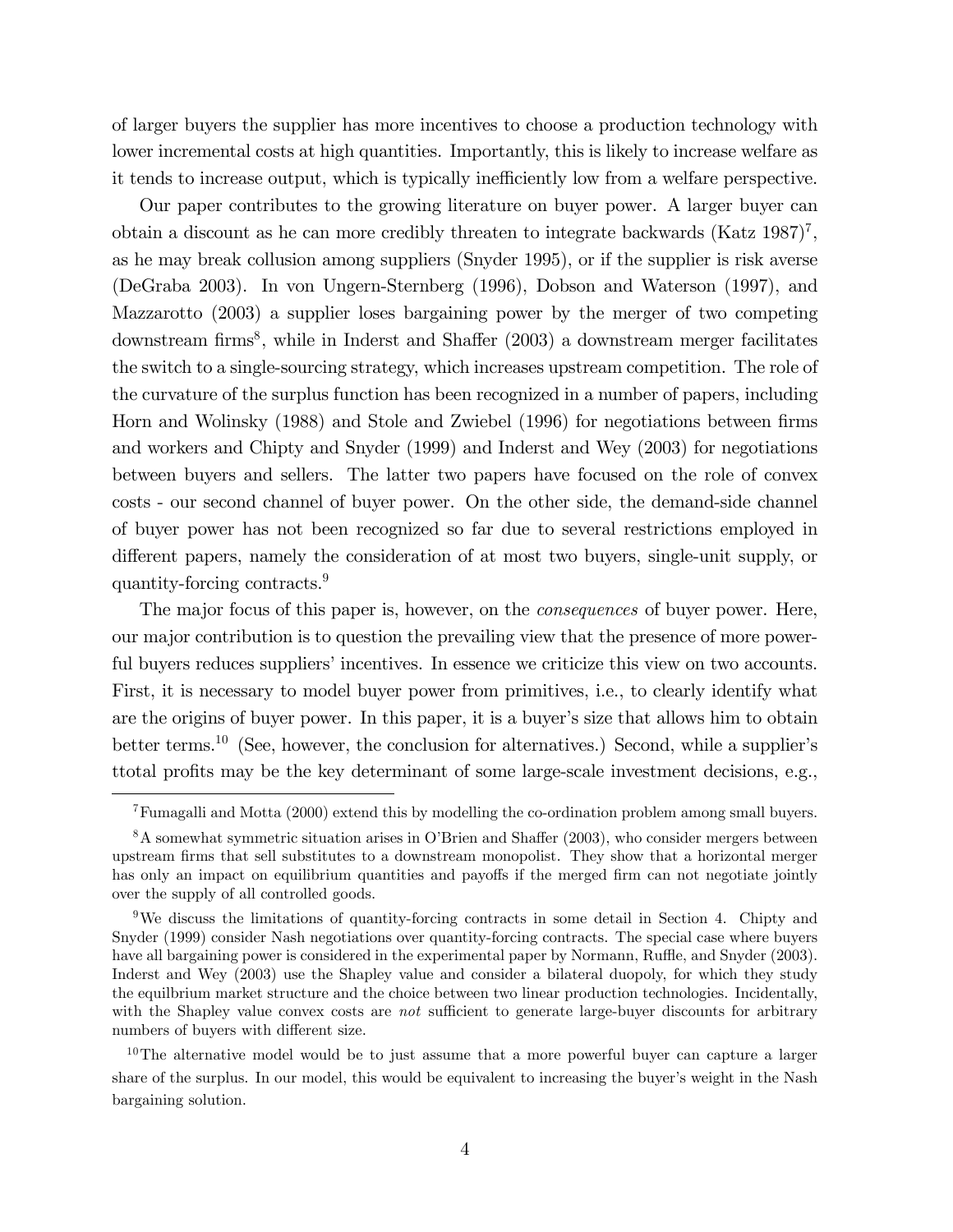market entry, for many other ttypes of more incremental investment decisions total profits provide a very misleading picture. Modelling buyer power from principles and focusing on more incremental decisions, we can identify reasonable cases where buyer power may actually spur suppliers' incentives. The analysis of supplier's incentives relates to the hold-up literature (Grout 1984, Grossman and Hart 1986). In different contexts, this literature has more recently shown that hold-up may even increase incentives, depending on how the investment affects the party's outside option (e.g., DeMeza and Lockwood 1998, Chiu 1998). While this is reminiscent of our discussion of product innovation, the novelty of our analysis is the interaction of the supplier's incentives with the number and size of buyers.<sup>11</sup> Moreover, while some papers in the hold-up literature analyze buyer competition (e.g., Felli and Roberts 2001), they typically consider only bilateral matches and the supply of a single unit, which does not allow to capture most of the effects highlighted in this paper. $^{12}$ 

The rest of this paper is organized as follows. Section 2 presents the model and derives conditions for when larger buyers obtain a discount. Section 3 applies these results to study the supplier's incentives. Section 4 discusses the chosen bargaining solution. Section 5 concludes.

# 2 A Model of Buyer Power

#### 2.1 The Economy

We consider a single supplier producing the quantity  $x$  of some input. The supplier's production technology is described by the twice continuously differentiable cost function  $C(x)$  with  $C(0) = 0$ . We allow both for the case where x is unconstrained and for the case where the supplier's capacity has an upper boundary denoted by  $X$ . Inputs are used by  $N \geq 2$  downstream firms. For simplicity, we assume that the downstream firms' technology converts each unit of the supplier's input into a unit of the final good at zero additional costs. The  $N$  downstream firms serve  $N$  independent markets characterized by the same inverse demand function  $P(x)$ , which satisfies  $P(0) > 0$  and is twice continuously differentiable and strictly decreasing where positive. We denote revenues generated at each outlet by  $R(x) := xp(x)$ . The specification of the simple production technology and the

 $11$ In Stole and Zwiebel (1996) a firm that negotiates with its workers without commitment can choose its production technology to enhance its bargaining position.

 $12$ In addition, Spulber (2002) studies how incentives to invest depend on the market microstructure, while Kranton and Minehart (2000) analyze incentives to invest into the exchange network. The interaction of market structure and investment incentives has also been studied in the literature on vertical integration (e.g., Bolton and Whinston 1993).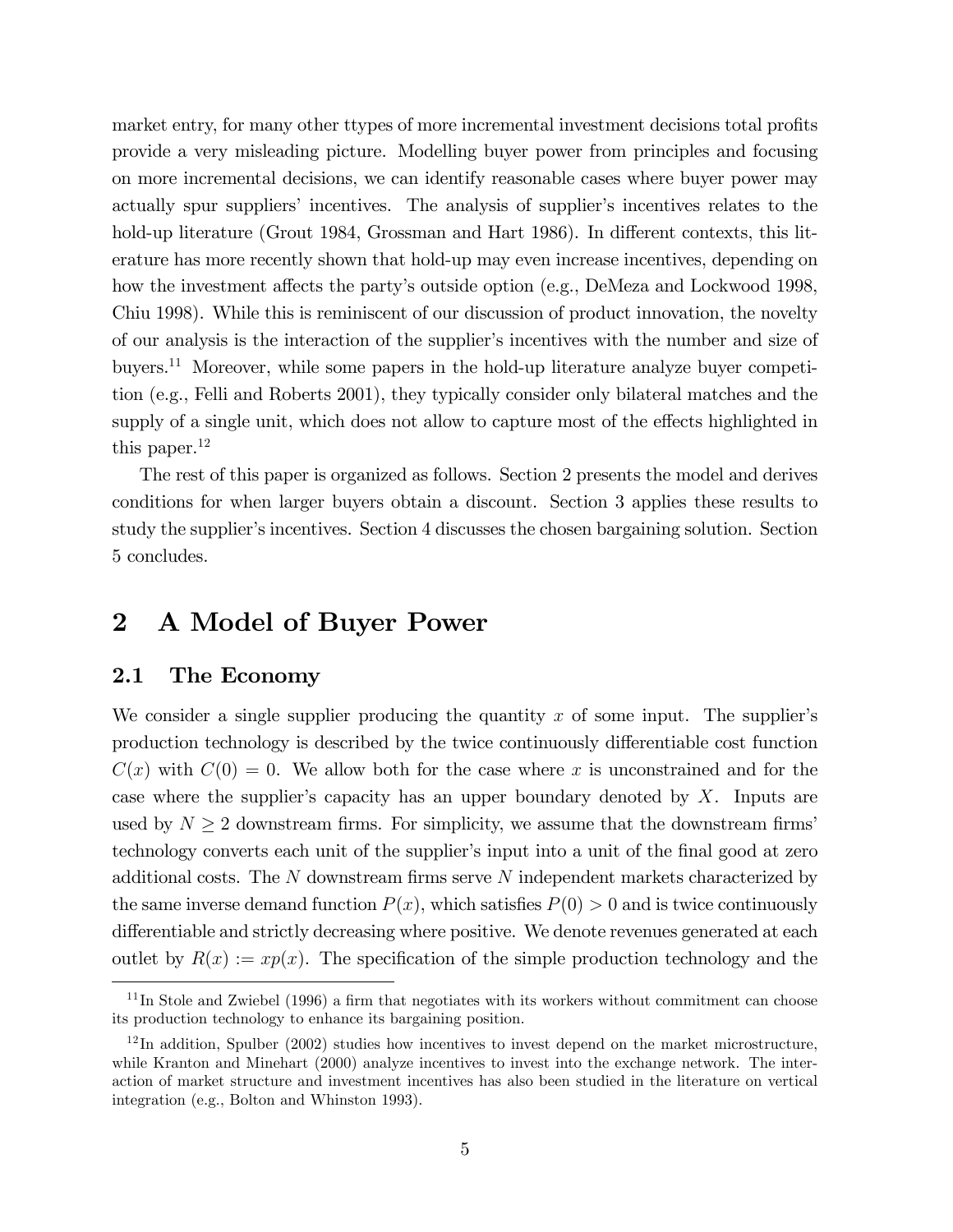symmetry assumption are made to facilitate the exposition of our results. The restriction to independent markets for final goods allows us to focus exclusively on the input market (see also footnote 5 above).

Some downstream outlets may belong to the same owner. Given symmetry of outlets, the market for inputs is thus fully described by specifying the number of outlets  $r_i$  that are controlled by the same buyer (or owner)  $i = 1, ..., I$ . Note that  $\sum_{i=1}^{I} r_i = N$ .

## 2.2 Negotiations

Each buyer negotiates separately with the supplier. We allow bilateral contracts to be sufficiently complex to rule out problems of double marginalization. A contract with buyer i, who purchases inputs for  $r_i$  firms (or markets), specifies a menu of prices  $t_i(x)$  as a function of the supplied quantity  $x<sup>13</sup>$  It proves convenient to subsequently let the supplier choose a vector of quantities from the respective menus. As there is no uncertainty, in equilibrium each buyer will receive a deterministic quantity. We denote this choice by  $\bar{x}_i$ and the respective transfer by  $\bar{t}_i = t_i(\bar{x}_i)$ . The supplier's agents, i.e., his various "account managers", negotiate simultaneously and independently over the respective menu  $t_i(x)$ , forming rational expectations about the outcomes in all other negotiations. The transfer  $\bar{t}_i$  is chosen such that the respective buyer receives the fraction  $\rho \in (0, 1]$  of the generated net surplus.<sup>14</sup>

Our specifications do not yet fully pin down a unique equilibrium. This follows as, given the deterministic nature of the model, transfers  $t_i(x)$  for all quantities  $x \neq \bar{x}_i$  are irrelevant in equilibrium. They are, however, relevant off equilibrium as they determine the supplier's outside option if there is disagreement with an individual buyer. We now require that  $t_i(x)$  is chosen to truthfully reflect the valuation of the respective buyer i. To formalize this specification, note first that, by optimality, buyer  $i$  will allocate a supplied quantity x symmetrically over all  $r_i$  markets. Hence, to truthfully reflect the buyer's valuation,  $t_i(x)$  must for all quantities  $x'$  and  $x''$  satisfy the requirement<sup>15</sup>

$$
t_i(x'') - t_i(x') = r_i \left[ R(x''/r_i) - R(x'/r_i) \right]. \tag{1}
$$

<sup>&</sup>lt;sup>13</sup>An example would be a percentage quantity discount, where the size of the discount is a function of total sales to a particular buyer. For instance, contracts with retailers are often highly complex, specifying promotional allowances, volume discounts, up-front or pay-to-stay fees, or the provision of additional services by the supplier. The choice of menus in supply contracts is common in the literature. See, for instance, O'Brien and Shaffer (1997, 2003).

 $14$  Hence, we make use of a hybrid solution concept, employing the asymmetric Nash bargaining solution to determine how total surplus is split.

<sup>&</sup>lt;sup>15</sup>For the truthfulness requirement see Bernheim and Whinston  $(1986)$ .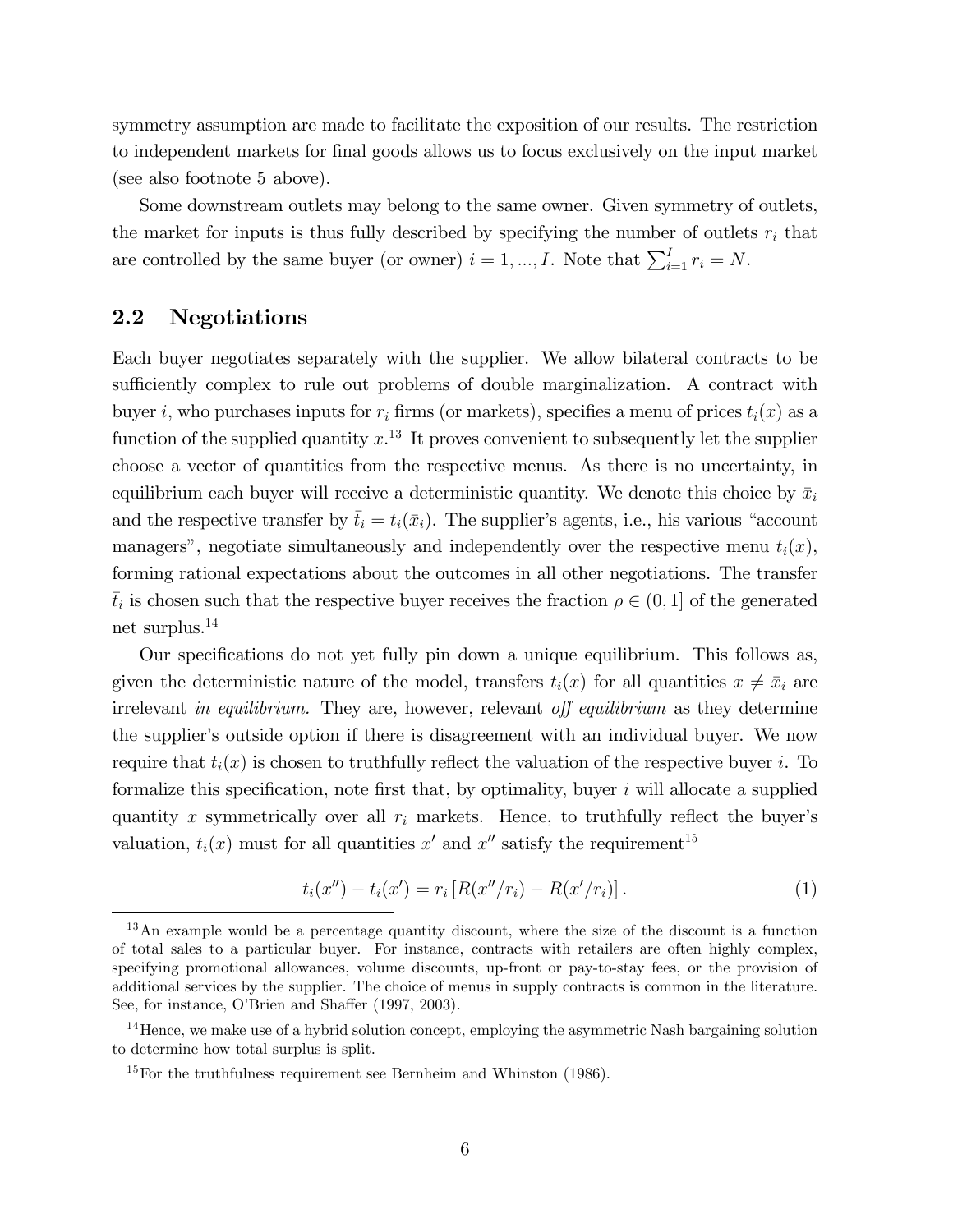The truthfulness requirement seems reasonable for a number of reasons. As we show below, it implies that supplies are chosen to maximize industry profits both on and off equilibrium, i.e., both if all negotiations were successful and in case there was disagreement with a subset of buyers. Hence, there is never scope for mutually beneficial renegotiations. (In Section 4 we discuss alternative specifications, where this does not hold.) An alternative way to justify the truthfulness requirement would be to appeal to ex-ante uncertainty about some unverifiable parameter of the supplier's cost function. The truthfulness requirement then ensure that, regardless of the realization of the uncertain cost parameter, the chosen quantity  $x_i$  maximizes the bilateral surplus.<sup>16</sup>

Before proceeding to the analysis, it is useful to note that in our model buyers negotiate separately with the supplier and can, therefore, obtain different deals. This is clearly a prerequisite for the exercise of buyer power, i.e., for larger buyers to obtain more favorable terms.<sup>17</sup>

### 2.3 Equilibrium Analysis

To state our results in a convenient way, we need some additional notation. Suppose the supplier serves only n out of the total  $N$  downstream firms. Suppose also that, given this restriction, quantities are always chosen to maximize total industry profits. It is further convenient to assume that the total quantity that maximizes industry surplus is uniquely determined and strictly positive. For given  $n$ , we denote the optimal quantity by  $x_n^*$  and the respective revenues realized at each firm by  $R_n^* := (x_n^*/n)P(x_n^*/n)$ . Total realized industry profits are denoted by  $\Pi_n^* := nR_n^* - C(x_n^*)$ . Though it is only economically meaningful to consider discrete values  $n \geq 1$ , note that  $\prod_{n=1}^{\infty}$  is defined for all positive real values. This will be convenient for some of our results.

By the truthfulness requirement, the supplier fully internalizes all incremental revenues and costs when choosing his production volume and supplies. As a consequence, in equilibrium he produces the total quantity  $x_N^*$  and supplies  $\bar{x}_i = x_N^* r_i/N$  to buyer i. The analogous results holds in case of disagreement with a subset of buyers.

**Lemma 1.** If there is agreement with a (sub)set of buyers  $I' \subseteq I$ , the total quantity

<sup>&</sup>lt;sup>16</sup>The use of uncertainty to pin down equilibrium menus in this way is well known in the literature and used, for instance, in the seminal work of Klemperer and Meyer (1989) and, relying on ex-ante private information, by Martimort and Stole (2003).

<sup>&</sup>lt;sup>17</sup>While such discounts may offend the spirit of the U.S. Robinson-Patman Act, antitrust authorities and courts seem to have become less eager to enforce it in a narrow sense. An illustrative case, which is discussed in Scherer and Ross (1990), is that of the retailer A&P in 1979. A&P threatened to withdraw its demand from the milk producer Borden unless it obtained a sufficiently large discount. Even though the discount gave A&P a substantial cost advantage compared to other buyers, it was not objected in the final court decision.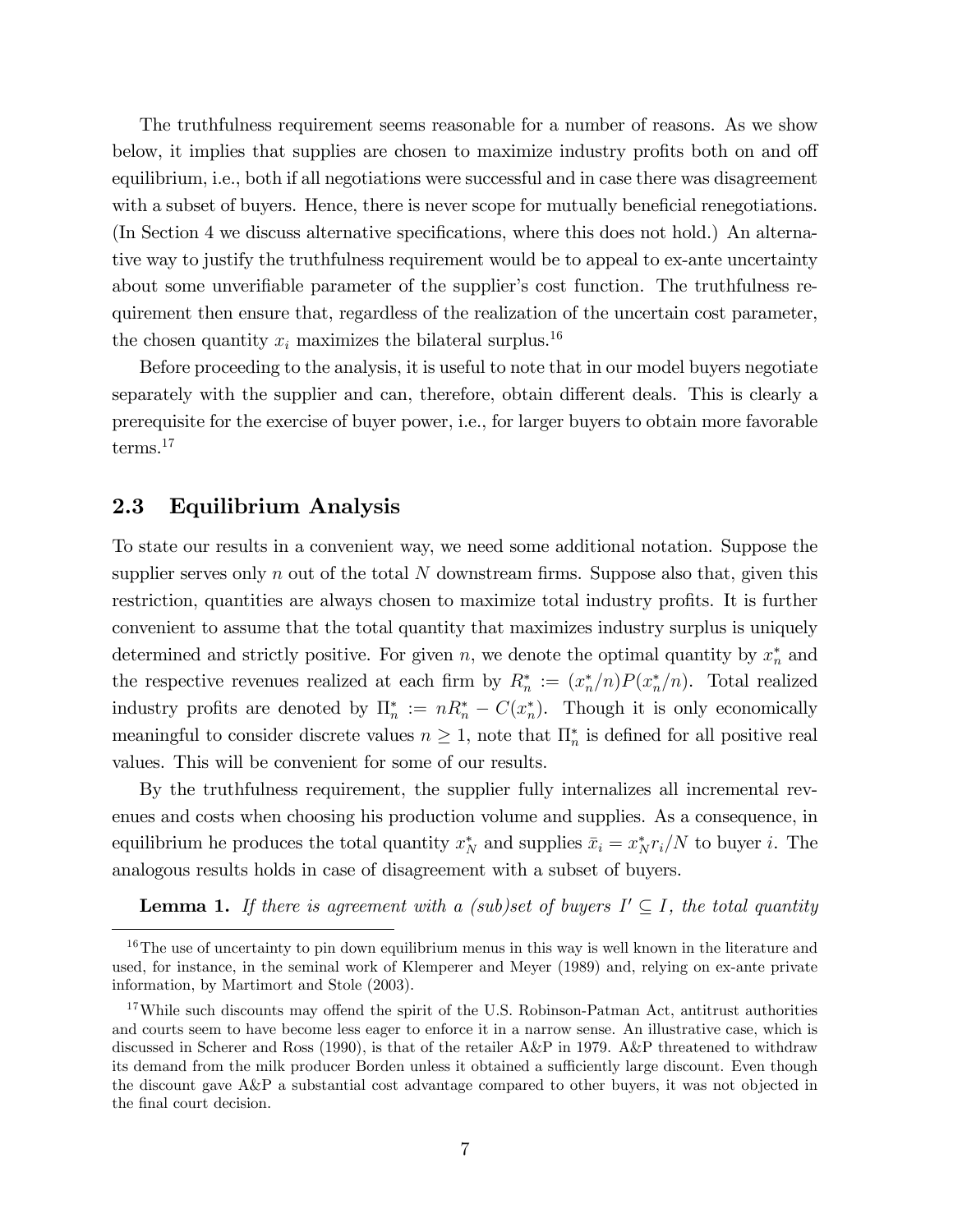$x_n^*$  is produced, where  $n = \sum_{i \in I'} r_i$ . Moreover, buyer  $i \in I'$  receives the quantity  $x_n^* r_i/n$ .

Note that, as an implication of Lemma 1, the downstream market structure has no implications for equilibrium quantities. We obtain next the following result for equilibrium payoffs.

**Proposition 1.** A buyer controlling  $r_i$  outlets obtains the fraction  $\rho$  of his respective incremental contribution to total industry profits, i.e., he realizes the payoff  $\rho[\Pi^*_N - \Pi^*_{N-r_i}]$ . Consequently, the supplier's total profits equal

$$
\Pi_N^* - \rho \sum_{i=1}^I \left[ \Pi_N^* - \Pi_{N-r_i}^* \right]. \tag{2}
$$

Proof. See Appendix.

Note that for  $\rho = 0$ , where the supplier has all bargaining power, his own profits are just equal to total industry profits,  $\Pi_N^*$ . At the other extreme, where  $\rho = 1$ , each buyer can extract his full net contribution. As can be easily seen, the outcome for  $\rho = 1$  is equivalent to that of a first-price auction where buyers bid with truthful menus.

The derivation of Proposition 1 comes with one caveat. It is assumed that the supplier's profits in (2) are non-negative. This is surely the case if industry profits  $\Pi_n^*$  are concave in  $n$ . Below we derive conditions when this holds. Moreover, we specified that a buyer realizes zero profits in case of a disagreement. It is, however, straightforward to allow for the presence of some (inferior) alternative source of supply. Precisely, if an alternative source of supply generated the profits  $U \geq 0$  at each firm, buyer i's payoff would transform to  $\rho[\Pi^*_{N} - \Pi^*_{N-r_i}] + (1 - \rho)r_iU$ .

## 2.4 The Origins of Buyer Power

Using Proposition 1, we now ask when a larger buyer can obtain a more favorable deal. Denote by  $\tau_i$  the average (or unit) price paid by buyer i. From Proposition 1 we obtain that the buyer's margin equals

$$
P(x_N^*/N) - \tau_i = \rho \frac{\Pi_N^* - \Pi_{N-r_i}^*}{r_i} \frac{N}{x_N^*}.
$$
\n(3)

Larger buyers thus obtain a discount whenever the term  $\left[\prod_{N}^{*} - \prod_{N-r_i}^{*}\right] / r_i$  strictly increases in the number of controlled firms  $r_i$ . Note that in this case a merger between buyers is also strictly profitable and reduces the supplier's profits. An alternative - and less extreme - way to form a larger buyer is the sale of assets (Örms) by a smaller buyer to a larger buyer. If buyer i sells to buyer j the number r of firms, where  $r_j \ge r_i \ge r$ ,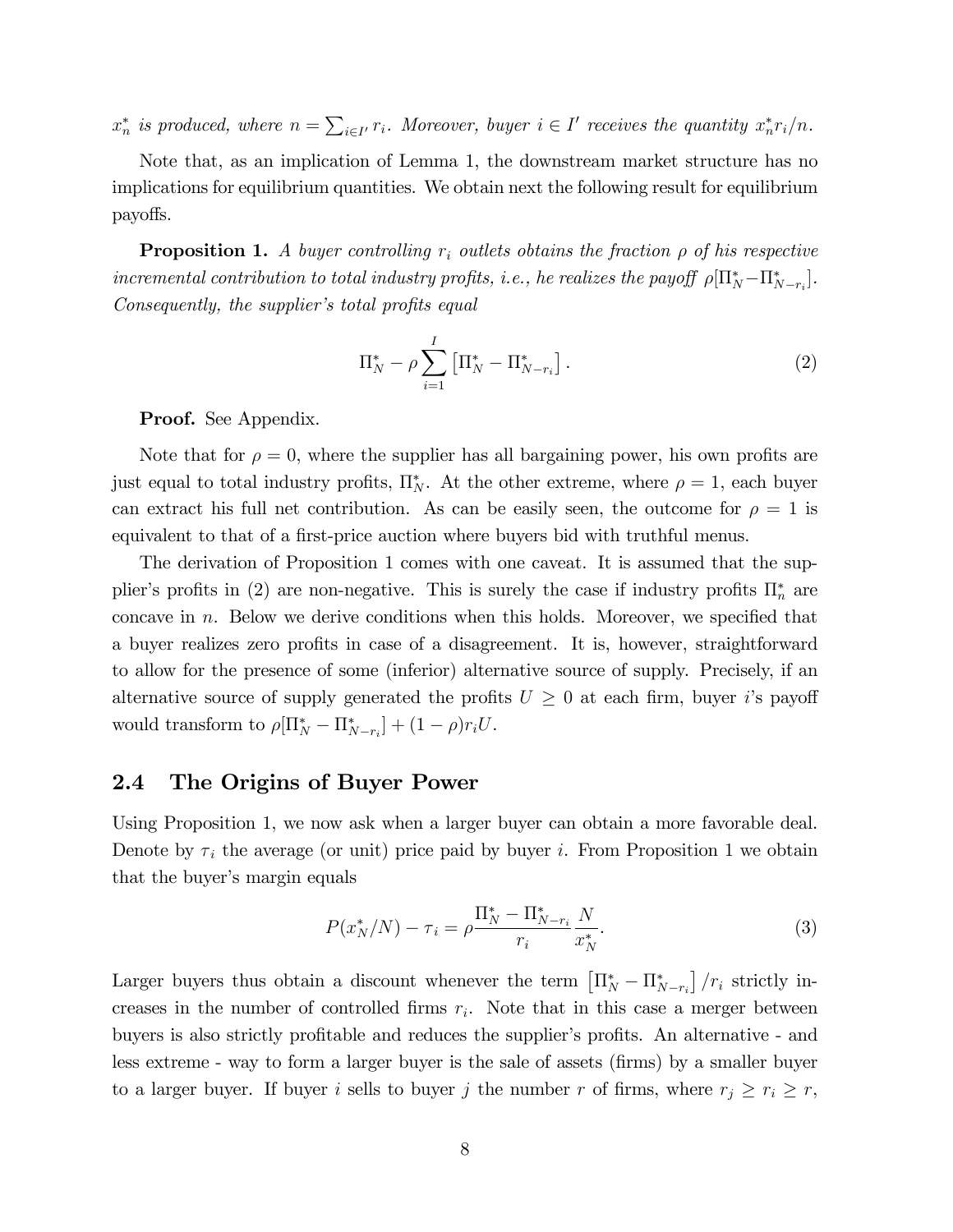straightforward calculations from Proposition 1 reveal that this makes the supplier strictly worse off if and only if

$$
\Pi_{N-r_i+r}^* - \Pi_{N-r_i}^* < \Pi_{N-r_j}^* - \Pi_{N-r_j-r}^*.\tag{4}
$$

For (4) to hold generally, we need a stronger condition than monotonicity of  $\left[\Pi_{N}^{*} - \Pi_{N-r_i}^{*}\right] / r_i$ . As is easily seen, it is sufficient to require that total industry profits  $\prod_{n=1}^{\infty}$  are strictly concave in the number of firms  $n^{18}$ . We have thus arrived at the following implications of Proposition 1.

Corollary 1. If total industry profits are strictly concave in the number of served firms, a larger buyer gets a discount, which is higher the larger his share of the supplier's business. Formally,  $r_i > r_j$  implies  $\tau_i < \tau_j$ . Moreover, the supplier is strictly worse of after the creation of a larger buyer, either through a complete merger or through a partial sale of assets (firms).

The role of the concavity of  $\prod_{n=1}^{\infty}$  is intuitive. If  $\prod_{n=1}^{\infty}$  is concave, a buyer's net contribution to industry profits increases more than proportionally with his size. We next relate the shape of industry profits to the characteristics of final demand and the characteristics of the supplier's technology.

#### Demand Characteristics

To isolate the demand-side channel of buyer power, suppose the supplier has zero product costs and only low capacity X such that  $\prod_{n=1}^* n R(X/n)$  for all n. Consequently, if negotiations with some buyer  $i$  break down, the supplier shifts the freed-up capacity to the remaining  $N - r_i$  firms. As demand is strictly decreasing, this reduces the final price and ultimately reduces revenues by the amount

$$
NR(X/N) - (N - r_i)R(X/(N - r_i)).
$$
\n(5)

Recall now that, due to the truthfulness requirement, the supplier fully bears this loss in revenues. Consequently, a larger buyer obtains a more favourable deal if the loss inflicted by breakdown of negotiations increases more than proportionally with the buyer's size,  $r_i$ . As is easily checked from  $(5)$  - and formalized below - this holds if revenues  $R(x)$ are strictly concave.

Incidentally, the notion that larger buyers have more bargaining power as they can inflict a more than proportional damage on a seller by withholding demand was used in the consideration of Aetna's acquisition of Prudential's health insurance assets in the

<sup>&</sup>lt;sup>18</sup>Formally, using that  $\Pi_n^*$  is twice continuously differentiable given the assumptions on  $P(x)$ ,  $C(x)$ , and  $x_n^*$ , we have that (4) can be written as  $\int_0^r \left[ \int_{N-r_j-r+y}^{N-r_i+y}$  $\frac{d^2\Pi_n^*}{dn^2} dn \Big| dy < 0.$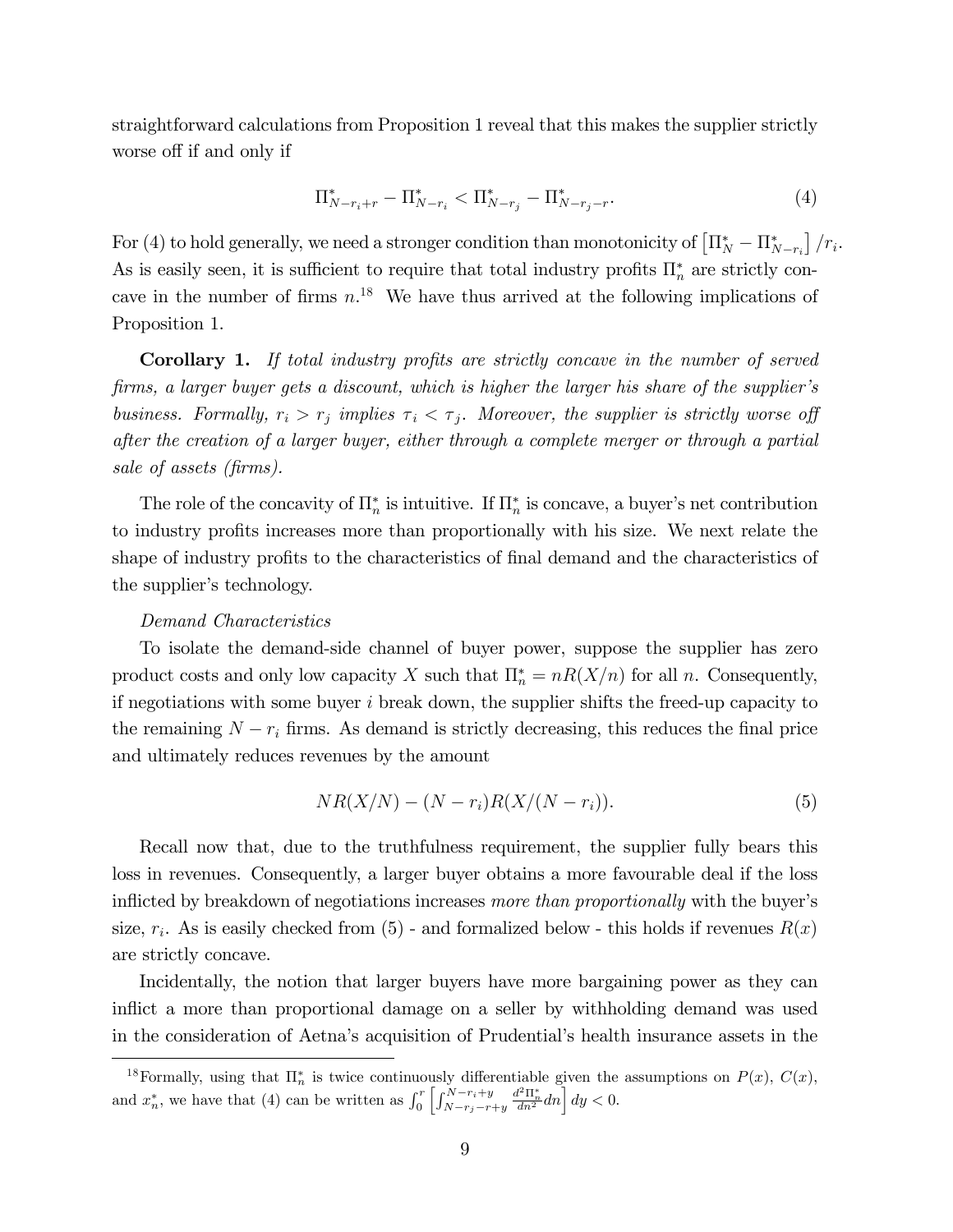$U.S.<sup>19</sup>$  Our model shows that this effect arises under the relatively standard conditions of concave revenues.

#### Technology Characteristics

To isolate this channel of buyer power, suppose that at each firm the quantity  $\tilde{x} > 0$ can be sold at any price that does not exceed  $\tilde{p} > 0$ , while it is not possible to further increase sales by lowering the price. Furthermore,  $\tilde{x}$  is sufficiently small to make it always optimal to serve all available demand. Hence, we now have that  $\Pi_n^* = n\tilde{x}\tilde{p} - C(n\tilde{x})$ . When negotiating with a buyer who controls  $r_i$  firms, the net surplus created by an agreement is now

$$
r_i\tilde{x}\tilde{p} - [C(N\tilde{x}) - C((N - r_i)\tilde{x})],
$$

of which the buyer extracts the fraction  $\rho$ . We can decompose the buyer's profits into the share  $\rho$  of revenues  $r_i\tilde{x}\tilde{p}$  minus the share  $\rho$  of incremental costs  $C(N\tilde{x}) - C((N - r_i)\tilde{x})$ . Given our specification of demand, revenues now increase only proportionally with the buyer's size. However, if  $C(x)$  is strictly convex, we now find that the incremental costs increase less than proportionally with the buyer's size, i.e.,  $[C(N\tilde{x}) - C((N - r_i)\tilde{x}]/r_i$  is decreasing in  $r_i$ . In the case of convex costs, we obtain again a discount for large buyers. Intuitively, a small buyer negotiates more "on the margin", where incremental costs are high. In contrast, the purchase volume of a larger buyer spans a wider production interval, where average incremental costs are smaller.

#### Generalization

Using these arguments, we can now ask more generally when the conditions of Corollary 1 are satisfied such that a larger buyer obtains a discount.

**Proposition 2.** We obtain the following sufficient conditions for buyer power to arise, i.e., for Corollary 1 to hold:

(i) It is sufficient that the supplier's costs are strictly convex and revenues at downstream firms are strictly concave.

 $(ii)$  It is also sufficient that total capacity is sufficiently constrained, while costs are convex (including linear) and revenues strictly concave.

Proof. See Appendix.

The proof of Proposition 2 contains also the following intuitive insights. First, if revenues  $R(x)$  are only linear, i.e., not strictly concave, all buyers obtain the same terms,

 $19$ United States, et al. v. Aetna, Inc, et al., No. 3-99CV1398-H (N.D. Tex.) (complaint filed June 21, 1999). According to Schwartz (1999, p.8), it was agued that "a physician's costs of replacing patients unexpectedly can increase by more-than-proportionally with the number of patients that must be replaced. ... (T)he physicianís increased prospective loss per patient if dropped by Aetna increases Aetnaís ability to force the physician to accept a lower price post merger."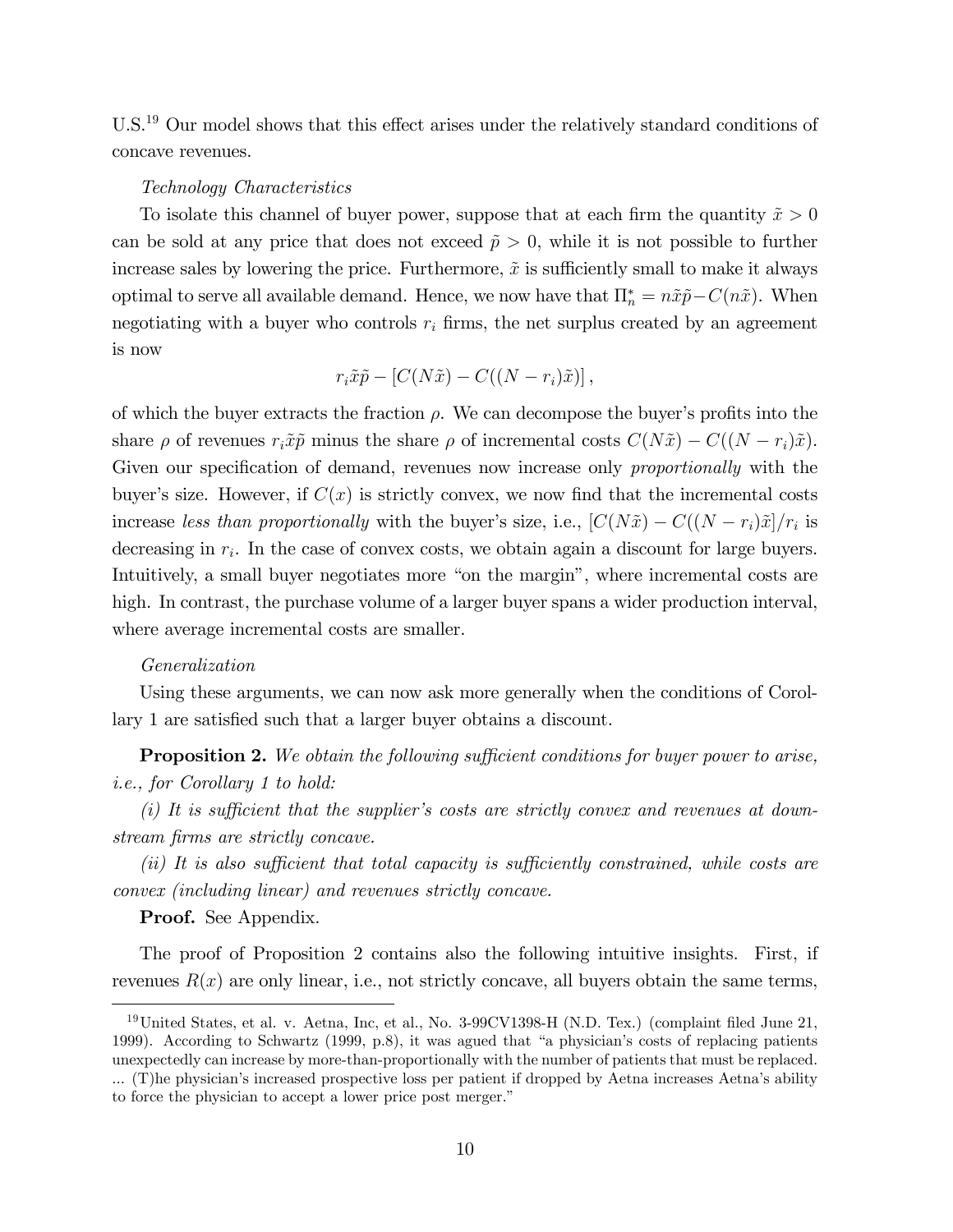irrespective of the shape of the cost function.<sup>20</sup> This is intuitive as a linear revenue function implies that each firm can sell any quantity (in the relevant range) at a fixed price. With a constant price, however, each buyer is perfectly substitutable without losses in profits. Another insight of Proposition 2 is that there is no large-buyer discount if costs are linear and capacity is not (sufficiently) constrained. Intuitively, with unconstrained supply and linear costs the outcome of individual negotiations is fully independent of what happens at other negotiations. That is, neither the supplier's incremental costs nor the optimal quantity depend on the outcomes of other negotiations.

How big is the discount obtained by a larger buyer? By  $(3)$  the difference of margins is strictly increasing in  $\rho$ . That is, the discount increases with the share of the incremental surplus that is appropriated by each buyer. If  $\rho$  captures all not explicitly modeled factors influencing surplus sharing between the supplier and buyers, the large-buyer discount is thus higher the more powerful buyers already are.

# 3 Supplier Incentives and Welfare

### 3.1 General Discussion

We can now build on the identified two channels of buyer power to investigate the key question this paper seeks to address: How does the formation of larger and stronger buyers affect a supplier's incentives of product and process innovation?

The main assumption in the following analysis is that the supplier's choices are *non*contractible. This may be, for instance, the case as it is hard to ex-ante specify and to ex-post verify particular changes in the product technology. Likewise, ex-ante contracting may be difficult due to free-riding or co-ordination problems among the many different buyers. It is now convenient to suppose that the supplier can choose to shift between two action profiles, say from  $\alpha$  to  $\beta$ , possibly by incurring some additional investment costs. We make the dependency of industry profits on the supplier's actions explicit by writing  $\Pi_n^*(\alpha)$  and  $\Pi_n^*(\beta)$ , respectively.

Take now a given downstream market structure and transform it by shifting assets (Örms) away from smaller buyers to larger buyers. (Note that this includes a full merger of buyers.) If a market structure can be derived from another market structure by a sequence of such transformations, we say that the former is more concentrated.

**Proposition 3.** Suppose the downstream market structure becomes more concentrated.

 $20$ For instance, we could imagine that each firm is located in a different country where it acts as a pure price taker given the amount that it can procure from the supplier.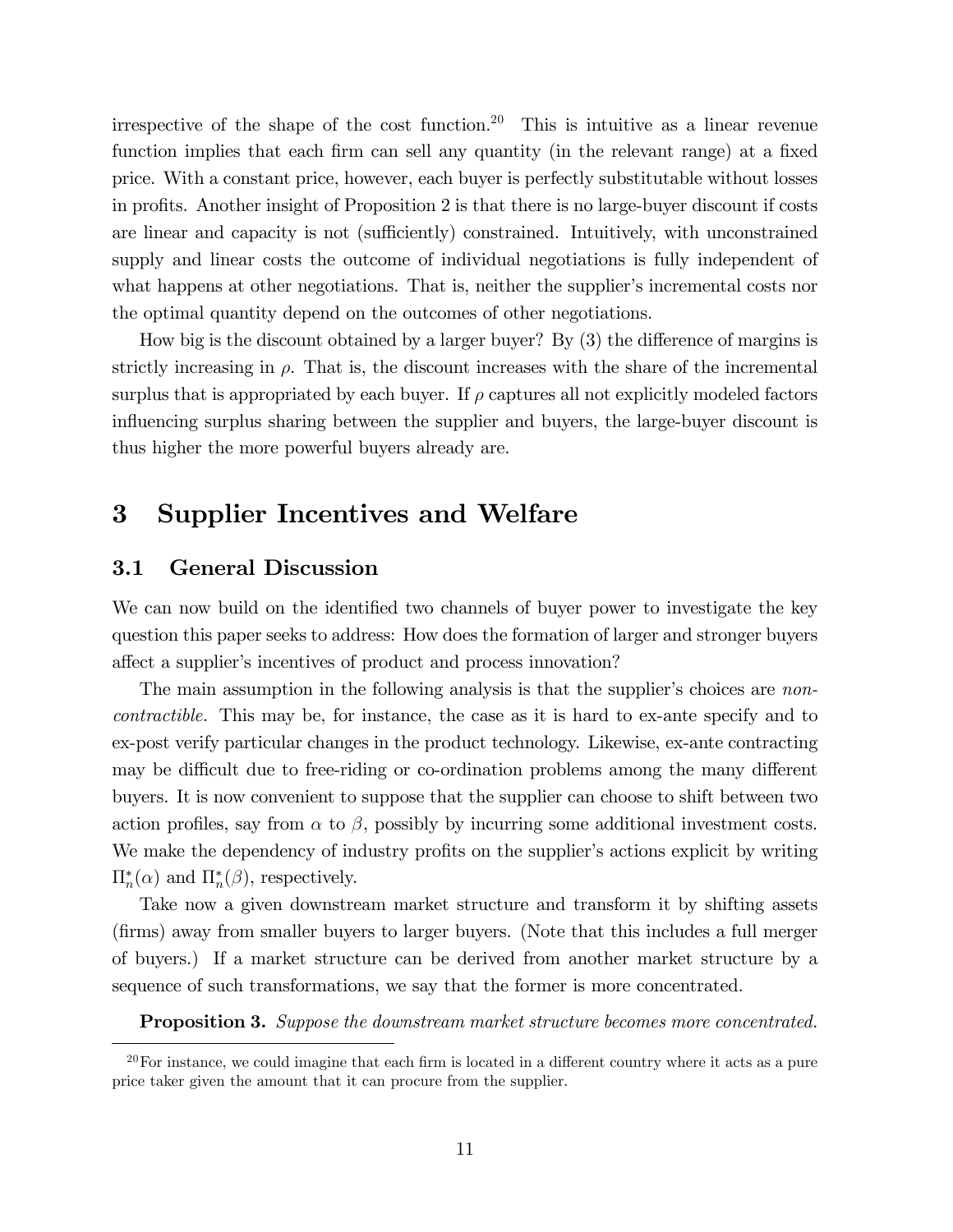Then the supplier has more incentives to switch from  $\alpha$  to  $\beta$  if, for all n,

$$
\frac{d^2}{dn^2}\Pi_n^*(\beta) > \frac{d^2}{dn^2}\Pi_n^*(\alpha). \tag{6}
$$

Likewise, the supplier's incentives to switch are strictly lower under the more concentrated market structure if the converse to  $(6)$  holds strictly.

Proof. See Appendix.

A supplier's incentives to switch to  $\beta$  depend on the downstream market structure and on how the switch affects the curvature of the profit function  $\prod_{n=1}^{\infty}$ . This is intuitive by our previous discussion. We know that larger buyers extract more of the incremental surplus at lower values of  $n$ , while a small buyer's incremental contribution is right at the "margin". If  $(6)$  holds, this *relatively* increases the incremental profits at higher n, which would relatively improve the position of smaller buyers. Consequently, in this case the supplier's incentives to switch to  $\beta$  are muted under a less concentrated market structure.

Unfortunately, Proposition 3 is not very instructive about what kind of activities, i.e., what kind of process or product innovations, would be dampened or spurred under different downstream market structures. To obtain more insights, we have to be more specific about how the supplier's alternatives,  $\alpha$  and  $\beta$ , affect revenues and costs. We next study separately the case of product innovation, which affects the revenue function  $R(x)$  at each firm, and the case of process innovation, which affects the supplier's cost function,  $C(x)$ . At this level, we will also analyze welfare implications.

### 3.2 The Case of Process Innovation

Suppose the supplier can invest to switch from the cost function  $C(x, \alpha)$  to  $C(x, \beta)$ . It is helpful to suppose for a moment that we can represent the shift from  $\alpha$  to  $\beta$  by a gradual increase, i.e.,  $\alpha < \beta$  are real numbers. We obtain from the proof of Proposition 2 that

$$
\frac{d}{d\alpha} \left[ \frac{d^2}{dn^2} \Pi_n^*(\alpha) \right] = -\frac{(x_n^*)^2 \left[ R''(x_n^*/n) \right]^2 C''(x_n^*, \alpha)}{n \left[ R''(x_n^*/n) - nC''(x_n^*, \alpha) \right]^2} \left[ \frac{dC''(x_n^*, \alpha)}{d\alpha} \right] -\frac{dx_n^*}{d\alpha} \frac{d}{dx_n^*} \left[ \frac{(x_n^*)^2 R''(x_n^*/n) C''(x_n^*, \alpha)}{R''(x_n^*/n) - nC''(x_n^*, \alpha)} \right].
$$
\n(7)

Hence, a shift to  $\beta$  satisfies condition (6) in Proposition 3, i.e., it convexifies the industry profit function, if  $(7)$  is strictly positive. The first term in  $(7)$  is in turn strictly positive if  $dC''(x_n^*, \alpha)/d\alpha < 0$ . If we ignored the second term in (7), we could thus say that the formation of larger buyers induces the supplier to choose a production technology that has relatively lower incremental costs at high quantities. This is again intuitive from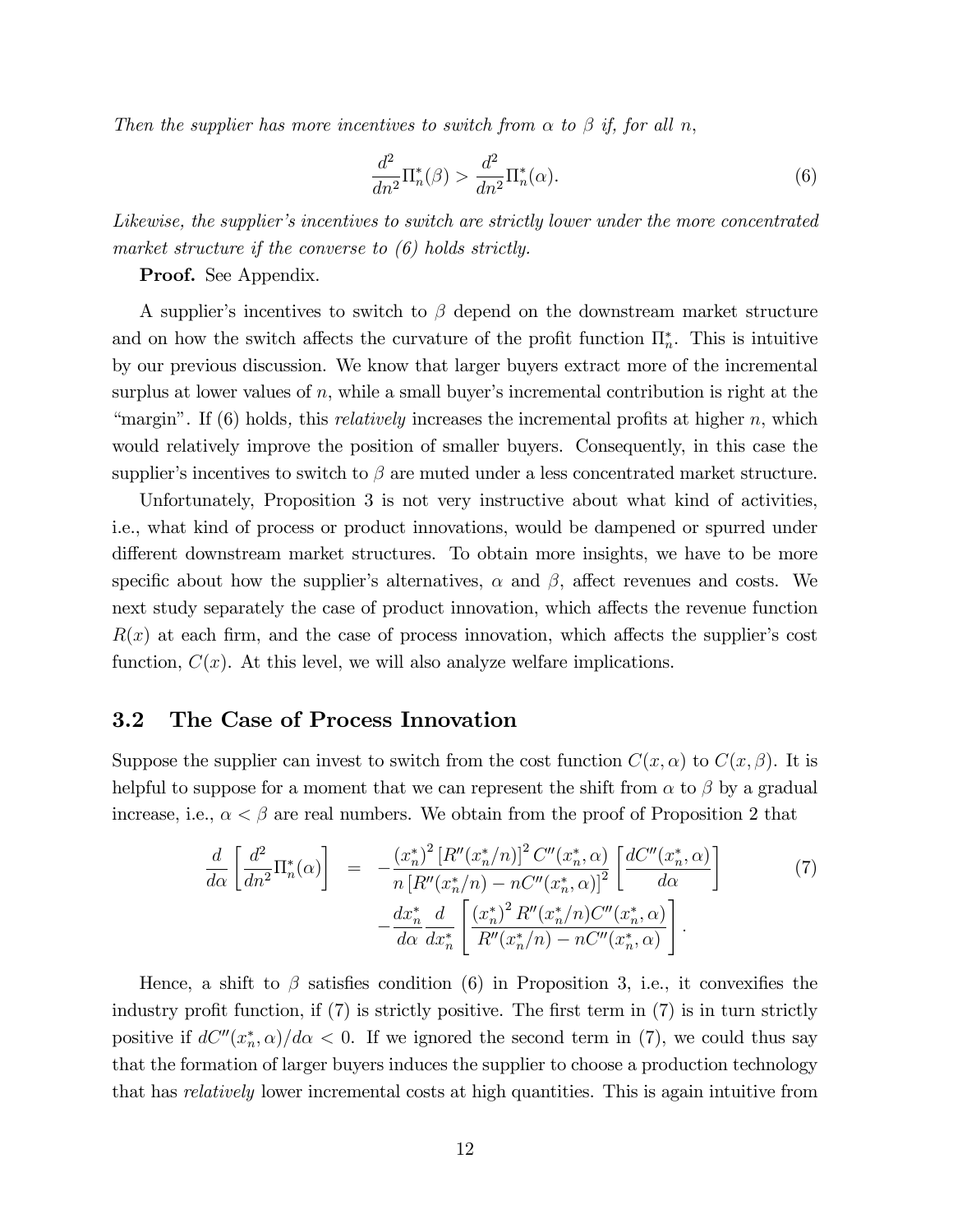our previous results. With each small buyer the supplier can roll over a fraction of his incremental production costs "at the margin", i.e., close to the equilibrium volume  $x_N^*$ . For instance, in the case of N small buyers with  $r_i = 1$ , the supplier is only compensated for the incremental costs  $C(x_N^*) - C(x_{N-1}^*)$ .<sup>21</sup> In contrast, more of "inframarginal" but less of "marginal" costs can be rolled over when negotiating with larger buyers.

Unfortunately, there is little general we can say about the sign of the second term in (7). We therefore illustrate the previous discussion with a particular case: the shift from a strictly convex to a linear technology.<sup>22</sup>

**Proposition 4.** Suppose the supplier can switch - possibly by incurring a strictly positive investment cost - from some strictly convex cost function  $C(x, \alpha)$  to a linear cost function  $C(x, \beta)$ . We have the following results:

i) Under a more concentrated market structure, the supplier has strictly higher incentives to switch technologies, i.e., he is willing to incur a higher investment cost.

ii) Whenever the supplier switches, this strictly increases welfare.

Proof. See Appendix.

#### Figure 1 goes here!

We illustrate the choice between  $\alpha$  in  $\beta$  in Figure 1. In the special case of Proposition 4, we can say (i) that the supplier has strictly higher incentives to switch technologies after the formation of larger buyers and (ii) that this shift in incentives improves welfare.

The second result on welfare is important as it stands in marked contrast to the argument that the presence of larger buyers reduces welfare by reducing suppliers' incentives. For an intuition, note first that, by standard arguments, industry profits are maximized at a quantity  $x_N^*$  that is inefficiently low from a welfare perspective. As a reduction of the marginal production costs at  $x_N^*$  leads to an increase in output and consumer surplus, the welfare maximizing choice between various production technologies should put less weight on incremental costs at low quantities, i.e. on "inframarginal" costs, and more weight on

<sup>&</sup>lt;sup>21</sup> If  $N\rho > 1$ , the supplier is in fact over-compensated for this cost increment.

 $22$ We can think of  $\beta$  as being more "flexible", with lower marginal costs at high production volumes. As can be easily seen, results would not change if we allowed for fixed costs and if the more flexible technology involved higher fixed costs. As long as  $I \geq 2$ , all fixed costs would be born exclusively by the supplier.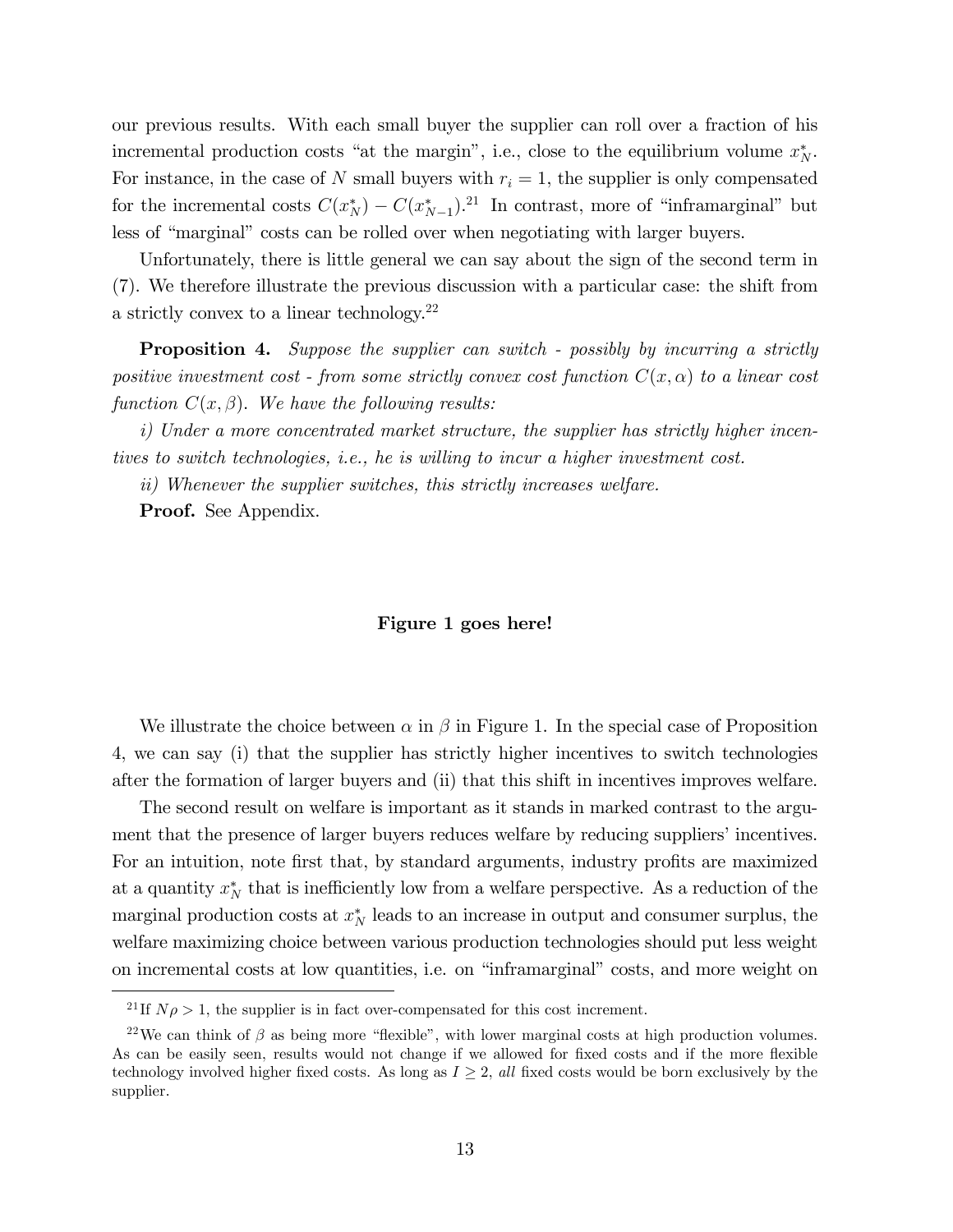incremental costs "at the margin". By our previous arguments, this is exactly what the supplier does if he faces larger buyers, i.e., his incentives shift more towards reducing marginal costs at high production volumes, which leads to an expansion in quantity and to higher consumer surplus.

## 3.3 The Case of Product Innovation

We next consider the supplier's incentives for product innovation. Suppose the supplier can switch, possibly by incurring additional costs, from a product with inverse demand  $P(x, \alpha)$  to a product with inverse demand  $P(x, \beta)$ . Again, it is helpful to first suppose that this shift is gradual. Differentiating with respect to  $\alpha$ , and denoting  $R(x, \alpha) := xP(x, \alpha)$ , we obtain from the proof of Proposition 2

$$
\frac{d}{d\alpha} \left[ \frac{d^2}{dn^2} \Pi_n^*(\alpha) \right]
$$
\n
$$
= -\frac{(x_n^*)^2 C''(x_n^*) \left[ R''(x_n^*/n, \alpha) - C''(x_n^*)(1+n) \right]}{\left[ R''(x_n^*/n, \alpha) - nC''(x_n^*)^2 \right]^2} \left[ \frac{dR''(x_n^*/n, \alpha)}{d\alpha} \right]
$$
\n
$$
- \frac{dx_n^*}{d\alpha} \frac{d}{dx_n^*} \left[ \frac{(x_n^*)^2 R''(x_n^*/n, \alpha) C''(x_n^*)}{R''(x_n^*/n, \alpha) - nC''(x_n^*)^2} \right].
$$
\n(8)

A shift to  $\beta$  satisfies condition (6) in Proposition 3 and is thus more profitable under a more concentrated market structure if  $(8)$  is strictly positive. The first term in  $(8)$  is strictly positive if the shift to  $\beta$  increases  $R''(x_n^*/n, \alpha) < 0$ . This is once again intuitive as we know that, in the presence of larger buyers, the supplier's bargaining position depends crucially on sustaining high revenues even if substantially more than the equilibrium quantity was supplied at some firms after a disagreement with a large buyer. In contrast, with small buyers the revenue function matters only relatively close to the equilbrium quantities, i.e., in the right-side neighborhood of  $x_N^*/N$ .

Again, we can not generally sign the second term on the right side of (8) and, therefore, proceed with a specific case. In a slight deviation from our original set-up, we now suppose that a downstream firm can use the input  $x$  to produce heterogeneous products. The more "versatile" the supplier's input is made, the more heterogeneous are the final products, which expands demand. Precisely, suppose that at each firm  $\phi \geq 1$  products can be supplied. If  $x_n^j$  denotes the supply of good  $1 \le j \le \phi$  at firm  $n \le N$ , prices are given by

$$
p_n^j = 1 - x_n^j - \gamma \sum_{1 \le k \le \phi, k \ne j} x_n^k \text{ with } 0 \le \gamma \le 1. \tag{9}
$$

One unit of the supplier's input is required to produce one unit of product j. For  $\gamma < 1$ , symmetry implies that a firm optimally allocates a given supply  $x$  in equal fractions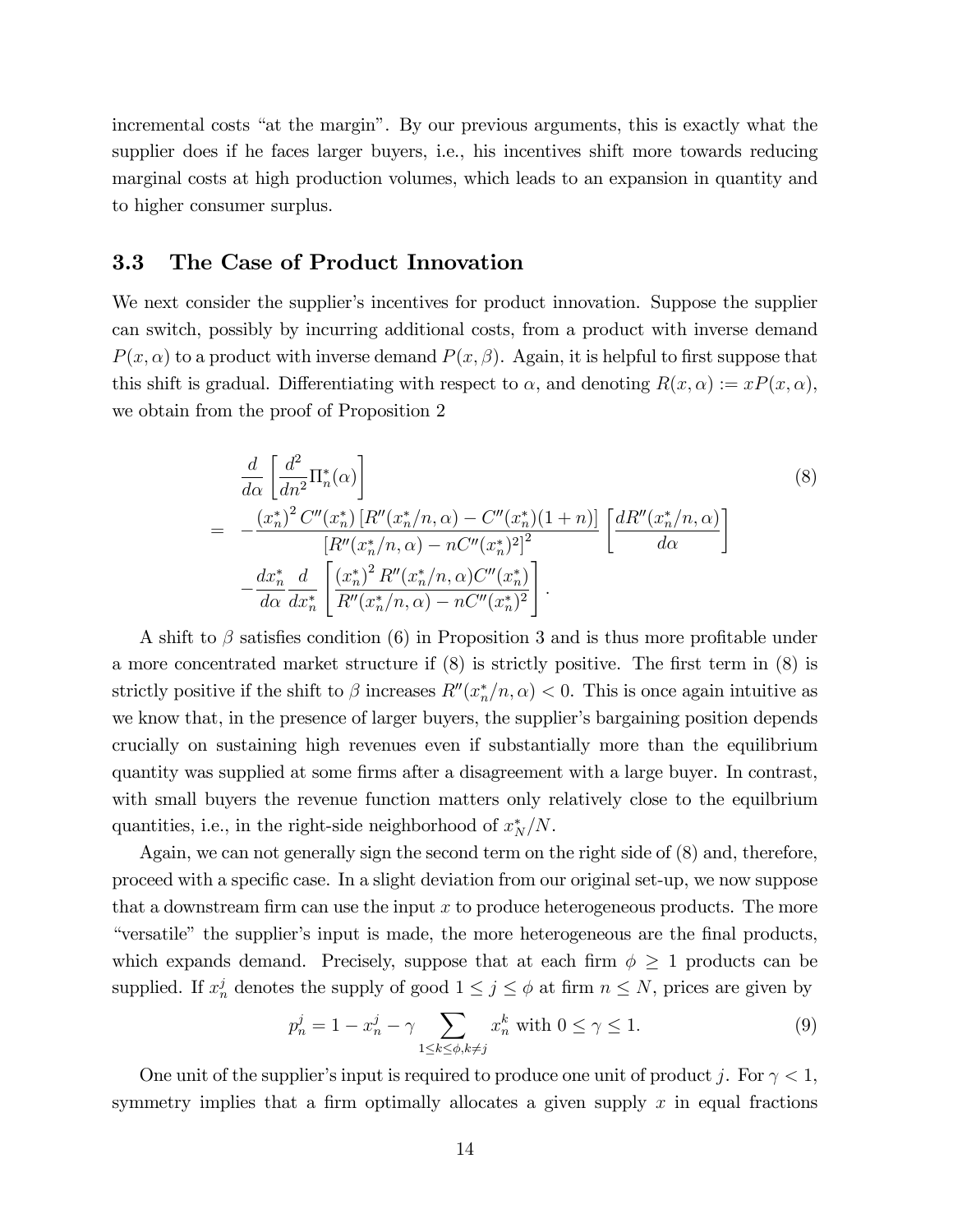among the  $\phi$  different products. (For  $\gamma = 1$ , the allocation is irrelevant as goods are homogeneous.) Consequently, by the inverse demand system  $(9)$  the supply of x to any firm generates the revenues

$$
R(x) = x \left[ 1 - \frac{1 + (\phi - 1)\gamma}{\phi} x \right].
$$
 (10)

Using (10), we can apply all our previous results. Denote now  $\psi := [1 + (\phi - 1)\gamma]/\phi$ such that  $R(x) = x(1 - \psi x)$ . Note that  $\psi$  is strictly lower the more heterogeneous  $(\gamma)$ and the more numerous  $(\phi)$  are the uses of the supplier's input. We capture product innovation by letting the supplier switch at costs from  $\alpha$  and  $\beta$ , where  $\psi_{\beta} < \psi_{\alpha}$ . To focus on the role of the revenue side, we suppose that the supplier has linear costs,  $C(x) = cx$ , but that capacity is sufficiently small (see Proposition 2).

**Proposition 5.** Consider the linear example where the supplier can switch at costs from the less versatile product  $\alpha$  to the more versatile product  $\beta$ . We have the following results:

i) Under a more concentrated market structure, the supplier has strictly higher incentives to switch technologies, i.e., he is willing to incur higher costs to switch.

ii) The supplier's incentives to switch are always inefficiently high, implying that a more concentrated market structure may reduce welfare by increasing the supplier's incentives.

#### Proof. See Appendix.

With a more versatile input, revenues at all quantities are higher, but the effect is stronger at large quantities. This, in turn, increases relatively more the supplier's outside option when negotiating with large buyers. In contrast to the case of process innovation in Proposition 4, however, higher incentives for the supplier are now not beneficial. In our example, we find that the supplier has always inefficiently high incentives to innovate, which are further distorted by the presence of larger buyers. In this sense, the conjecture that buyer power reduces welfare by affecting the supplier's incentives is *true*, but this is only by accident as it involves two errors: (i) the supplier's incentives actually *increase*, but (ii) higher incentives are *bad* for welfare.<sup>23</sup>

 $^{23}$ In contrast to the case of process innovation, we have, however, no good guidance as to whether an increase in incentives is more likely to increase or to reduce welfare. This is a well known problem in the literature on product innovation (e.g., Spence 1975, 1976).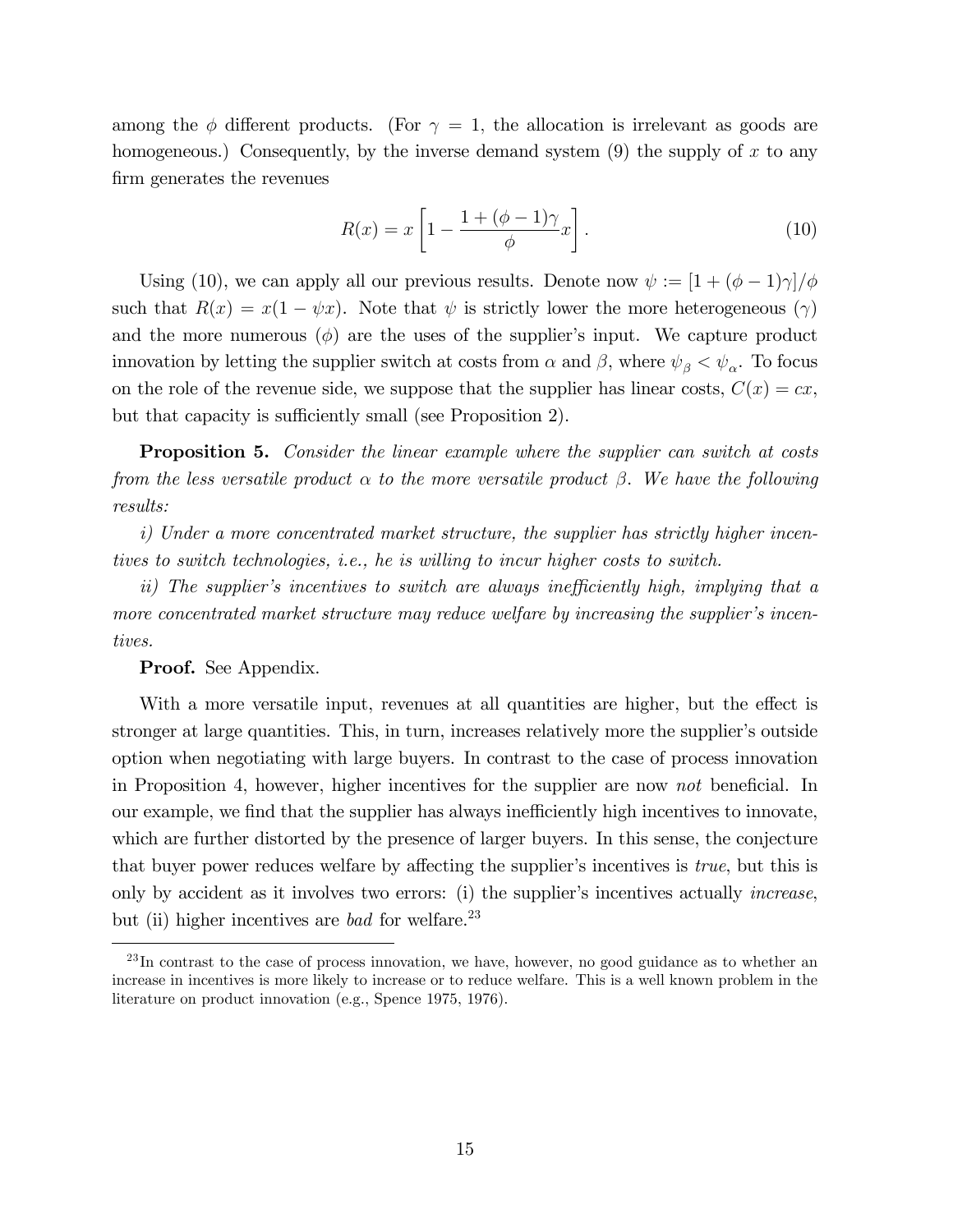## 4 Discussion of the Bargaining Solutions

Our chosen bargaining solution has two major features. First, as negotiations are over menus, disagreement with any individual buyer  $i$  leads to the adjustment of supplies to other buyers  $j \neq i$ . Second, by the truthfulness requirement the supplier captures all incremental surplus from these adjustments.<sup>24</sup> In what follows, we discuss the importance of these two assumptions.

Suppose first that adjustments are not possible after a disagreement. That is, negotiations with each buyer i are over quantity-forcing contracts, specifying a transfer  $t_i$  and a fixed quantity  $x_i$ . There exists an equilibrium in which buyer i purchases the quantity  $r_i(x_N^*/N)$ , which maximizes total industry surplus.<sup>25</sup> This quantity is unaffected by whether the supplier's negotiations with other buyers were successful. The transfer  $t_i$  is chosen such that the buyer obtains the fraction  $\rho$  of the respective net surplus, which is now

$$
r_i R\left(\frac{x_N^*}{N}\right) - \left[C\left(x_N^*\right) - C\left(x_N^* \frac{N - r_i}{N}\right)\right].\tag{11}
$$

By  $(11)$  and our previous arguments we now have that convex costs are sufficient for large buyers to obtain a discount, regardless of the curvature of revenues. In fact, with quantity-forcing contracts only the cost-side channel of buyer power exists.<sup>26</sup> This is intuitive as the supplier realizes the same revenues  $r_i R(x^*/N)$  with buyer i regardless of whether he was successful in negotiating with all other buyers or whether some negotiations resulted in disagreement. Consequently, with quantity-forcing contracts only our insights on the supplier's incentives for process innovation are preserved, $27$  while downstream market structure has no impact on product innovation.

An unattractive feature of quantity-forcing contracts is that, in case of diasgreement with some buyer *i*, the supplier is still constrained to ship exactly the quantities  $r_j x_N^*/N$ to all other  $j \neq i$  buyers. Unless capacity is constrained and costs are linear, this may be widely inefficient. In the remainder of this section we argue that renegotiations again open up the demand-side channel of buyer power. For a formal analysis of renegotiations, we continue to assume that in any round of (re-)negotiations a buyer receives the fraction  $\rho$  of the respective net surplus.

 $24$ As noted previously, these two features also ensure that supplies always maximize total industry profits, regardless of which negotiations were successful.

 $^{25}$ Uniqueness can be ensured by, for instance, requiring that costs are convex and revenues concave. This is reminiscent of conditions imposed in O'Brien and Shaffer (2003), who consider negotiations between a single buyer and several suppliers.

<sup>26</sup>We thank a referee for suggesting this discussion.

<sup>27</sup> In particular, it is easy to see that Proposition 4 still holds.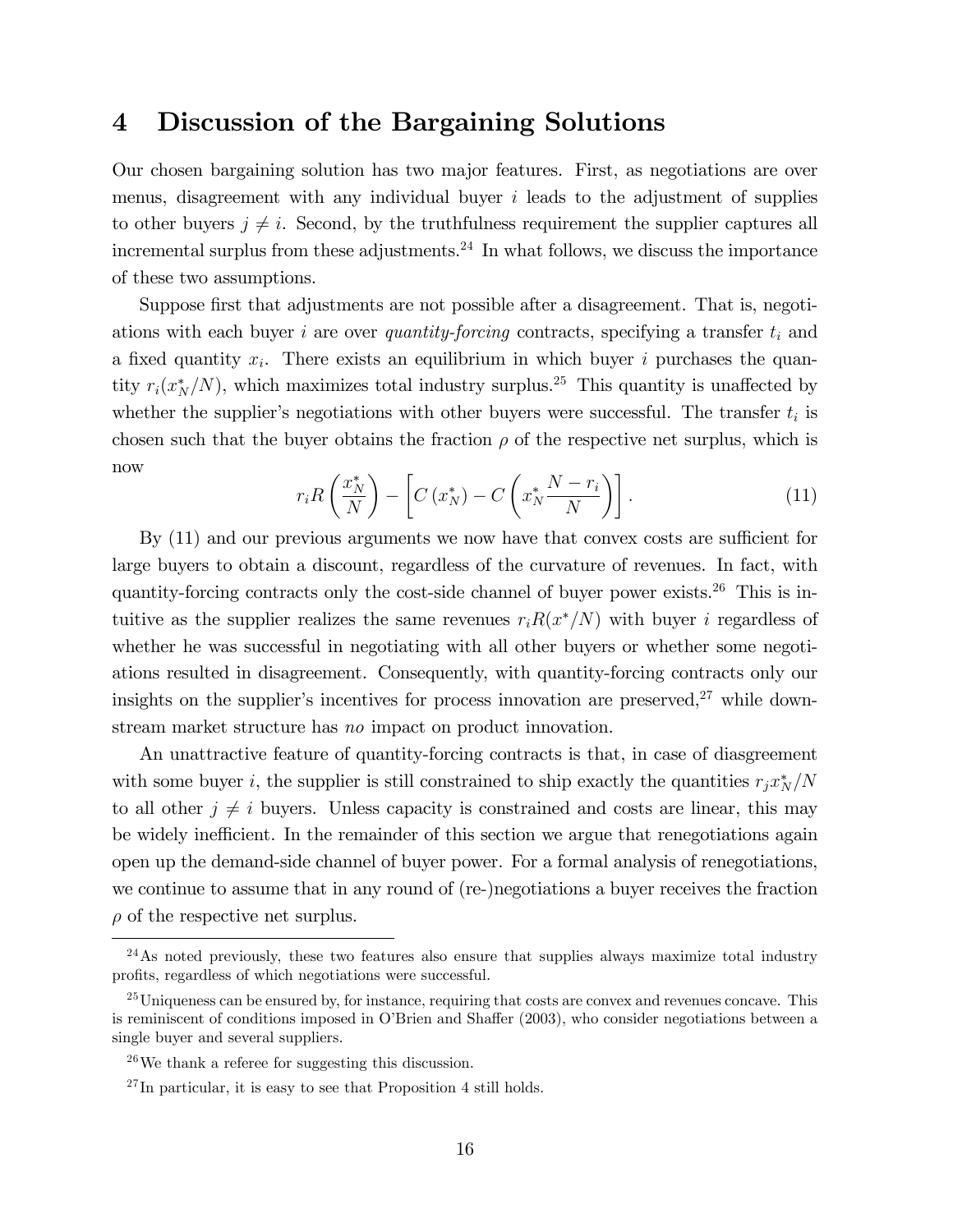In case of renegotiations, the parties do not start from scratch, but each side has always recourse to the previously signed contract  $(t_i, x_i)$ .<sup>28</sup> The fact that previously signed contracts act as outside options heavily complicates the analysis. In fact, allowing for arbitrary rounds of renegotiations, following any further disagreements, turns out to become quickly intractable as the number of buyers (of different size) increases. Consequently, we restrict attention to only a single round of renegotiations. That is, following disagreement at the renegotiation stage, there is no further recontracting. In Appendix B we solve for equilibrium profits and show that the demand-side channel of buyer power is again present, while also Proposition 5 continues to hold. These results are again intuitive. Following disagreement with some buyers, supply contracts with the remaining buyers are optimally adjusted and the supplier captures the fraction  $1 - \rho$  of the newly created surplus.

# 5 Conclusion

This paper studies the impact of the formation of larger buyers on a supplier's profits and, thereby, his incentives to undertake non-contractible activities. We first isolate two sources of buyer power. If revenues at each downstream market are strictly concave, larger buyers can threaten the supplier with a loss in revenues that grows more than proportionally with the buyerís size. If production costs are convex, additional costs incurred by serving an individual buyer increase less than proportionally with the buyer's size

While the presence of larger buyers reduces the supplier's profits, we argue that his incentives to undertake product or process innovation could in fact increase. Facing larger buyers, the supplier's bargaining position is enhanced if incremental costs are relatively lower at high production volumes and if incremental revenues are relatively higher at large supplies to individual markets. As, for instance, a reduction in marginal costs at high output levels may lead to an increase in supply - in contrast to a reduction in inframarginal costs - a supplier facing larger buyers may invest more in a production technology that increases total welfare.

This paper focuses squarely on buyers' size as the sole determinant of buyer power. Depending on the application, individual buyers may be able to obtain a discount for

 $^{28}$ This stands in contrast to an approach adopted by deFontenay and Gans (2001). In the spirit of worker-Örm bargaining in Stole and Zwiebel (1996), it is assumed that any individual disagreement makes existing contracts void and leads to fresh negotiations. This approach yields the Shapley value. Interestingly, it can be shown that convex costs and concave demand are not sufficient to generally obtain a large-buyer discount under the Shapley value.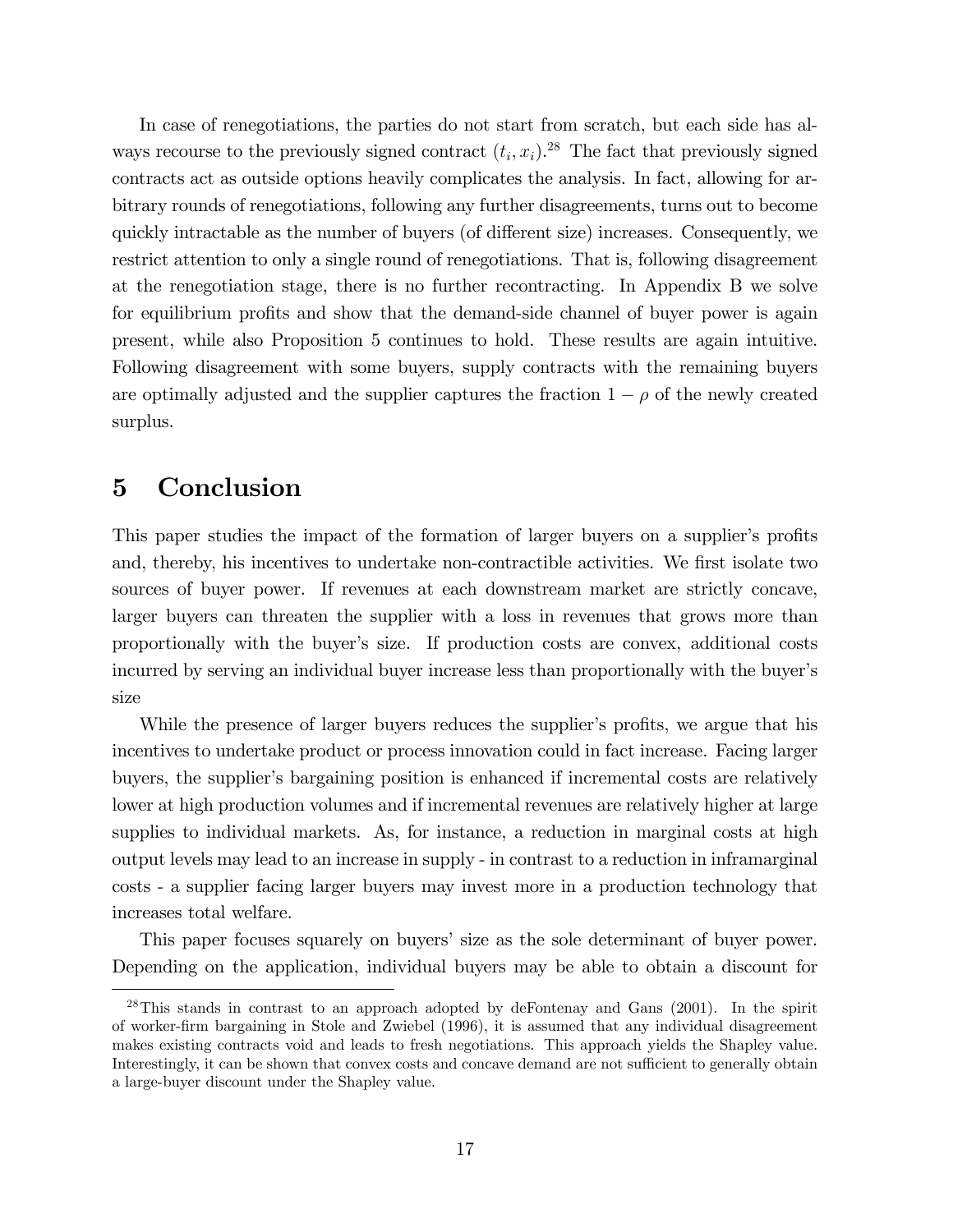different reasons. For instance, in retailing buyers who stock private-label goods may have a distinctive advantage when negotiating with particular suppliers. Likewise, in certain industries more sophisticated buyers may switch to new procurement strategies, e.g., based on B2B platforms. Buyer power derived from such different sources may have entirely new and different effects on suppliers' incentives. One insight of the present paper is that any sweeping generalization about the "general" impact of buyer power may be highly misleading. Instead, we would argue that a thorough analysis of the (welfare) implications of buyer power requires a precise specification of its sources.

An alternative route to pursue is to introduce non-contractible (investment) choices of buyers. This would be a natural consideration if buyers are themselves manufacturers, who use the supplier's product as an input.

# 6 Appendix A: Omitted Proofs

**Proof of Proposition 1.** We denote the supplier's equilibrium payoff by  $U^*$  and that of buyer i by  $V_i^*$  for  $i \in I$ . Moreover, if there is no agreement with a subset  $I' \subseteq I$ , the supplier realizes  $U^*(I')$ . By Lemma 1, we know that the vector of supplies to all buyers with whom an agreement was reached is chosen to maximize industry profits.

Take now negotiations with some buyer i. In case of disagreement, buyer i realizes zero and the supplier realizes

$$
U^*(i) = \sum_{j \in I \setminus \{i\}} t_j \left( x^*_{N-r_i} \frac{r_j}{N-r_j} \right) - C(x^*_{N-r_i}). \tag{12}
$$

Substituting from the truthfulness requirement (1), we know that  $t_j(x_{N-r_i}^*r_j/(N-r_i))$  $r_j$ ) is the sum of  $\bar{t}_j$  and the difference in revenues:  $r_j[R(x_{N-r_i}^*/(N-r_j))-R(x_N^*/N)].$ Substitution into (12) gives

$$
U^*(i) = \sum_{j \in I \setminus \{i\}} \bar{t}_j + \Pi^*_{N-r_i} - (N - r_i) R\left(\frac{x_N^*}{N}\right). \tag{13}
$$

Note next that total surplus in the negotiations with  $i$  is equal to

$$
\sum_{j\in I\setminus\{i\}}\bar{t}_j + R\left(\frac{x_N^*}{N}\right) - C\left(x_N^*\right). \tag{14}
$$

Subtracting the supplier's outside option  $U^*(i)$  in (13) from the total surplus after disagreement with *i* in (14), we have the net surplus  $\Pi_N^* - \Pi_{N-r_i}^*$ . As the buyer's outside option is zero and as he obtains the fraction  $\rho$  of the net surplus, we have  $V_i^* = \rho(\Pi_N^* -$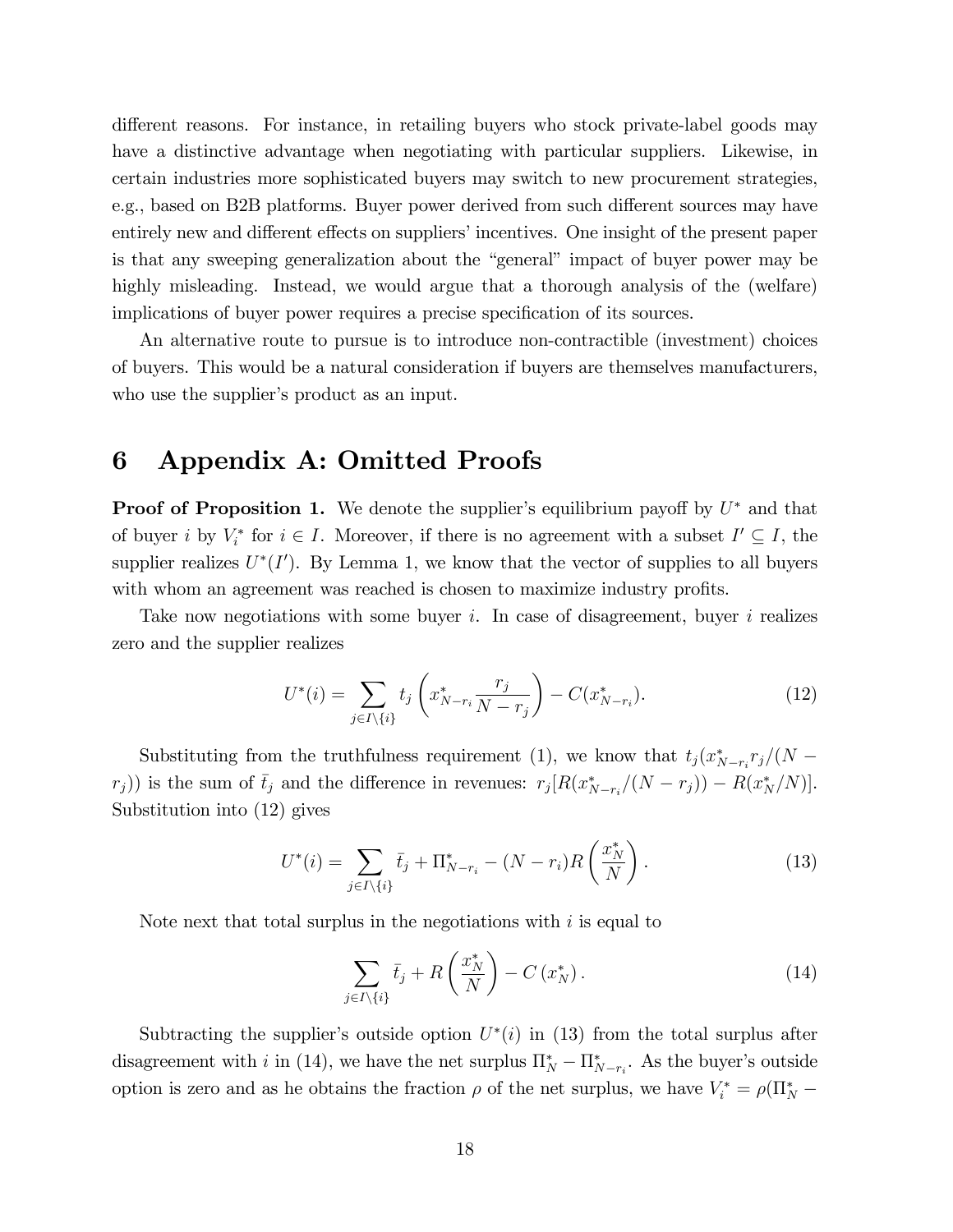$\Pi_{N-r_i}^*$ ). Summing up over all buyers and noting that  $U^* + \sum_{i \in I} V_i^* = \Pi_N^*$ , we finally obtain for  $U^*$  the result in (2). Q.E.D.

**Proof of Proposition 2.** In what follows, it is convenient to treat n as a continuous variable. Take first case (i) where capacity is unconstrained. It is now convenient to denote  $\tilde{x}_n = x_n^*/n$ , which is given by the first-order condition  $R'(\tilde{x}_n) - C'(n\tilde{x}_n) = 0$ . Applying the implicit function theorem, we then obtain

$$
\frac{d\tilde{x}_n}{dn} = \frac{\tilde{x}_n C''(n\tilde{x}_n)}{R''(\tilde{x}_n) - nC''(n\tilde{x}_n)}.
$$
\n(15)

We next differentiate industry profits  $\Pi_n^* = n\tilde{x}_n p(\tilde{x}_n) - C(n\tilde{x}_n)$  with respect to n. Using the envelope theorem, we obtain  $d\Pi_n^* / dn = \tilde{x}_n[p(\tilde{x}_n) - C'(n\tilde{x}_n)]$ . Differentiating a second time and using the first-order condition for  $\tilde{x}_n$ , we obtain

$$
\frac{d^2\Pi_n^*}{dn^2} = -C''(n\tilde{x}_n)\tilde{x}_n \left[\tilde{x}_n + n\frac{d\tilde{x}_n}{dn}\right].
$$
\n(16)

Substituting  $(15)$  into  $(16)$  finally yields

$$
\frac{d^2\Pi_n^*}{dn^2} = -\frac{C''(n\tilde{x}_n)\left(\tilde{x}_n\right)^2 R''(\tilde{x}_n)}{R''(\tilde{x}_n) - nC''(n\tilde{x}_n)},
$$

which is strictly negative if revenues are strictly concave and costs are strictly convex.

For assertion (ii) note first that if capacity is sufficiently constrained, the optimal choice satisfies  $x_n^* = X$  for all *n*. Industry profits are then given by  $\Pi_n^* = nR(X/n) - C(X)$ . Differentiating twice yields in this case  $d\Pi_n^* / dn = R(X/n) - XR'(X/n) / n$  and  $d^2\Pi_n^* / dn =$  $X^2R''(X/n)/n^3$ . Q.E.D.

**Proof of Proposition 3.** If it costs  $K$  to switch, for a given market structure there is a threshold  $\overline{K}$  such that the supplier prefers to switch if  $K < \overline{K}$  and prefers not to switch if  $K > \overline{K}$ <sup>29</sup> By definition, the transition to a more concentrated market structure can be decomposed into individual transactions where some buyer  $i$  sells to some buyer  $j$ the number r of firms with  $r_j \ge r_i \ge r$ . By (4) this transformation changes the supplier's profits by the amount

$$
\rho \left[ \left( \Pi_{N-r_i+r}^* - \Pi_{N-r_i}^* \right) - \left( \Pi_{N-r_j}^* - \Pi_{N-r_j-r}^* \right) \right]. \tag{17}
$$

Differentiating  $\Pi_n^*$  twice, (17) transforms to

$$
\Delta = \rho \int_0^r \left[ \int_{N-r_j-r+y}^{N-r_i+y} \frac{d^2 \Pi_n^*}{dn^2} dn \right] dy.
$$
 (18)

<sup>&</sup>lt;sup>29</sup>We allow also for  $\overline{K}$  < 0,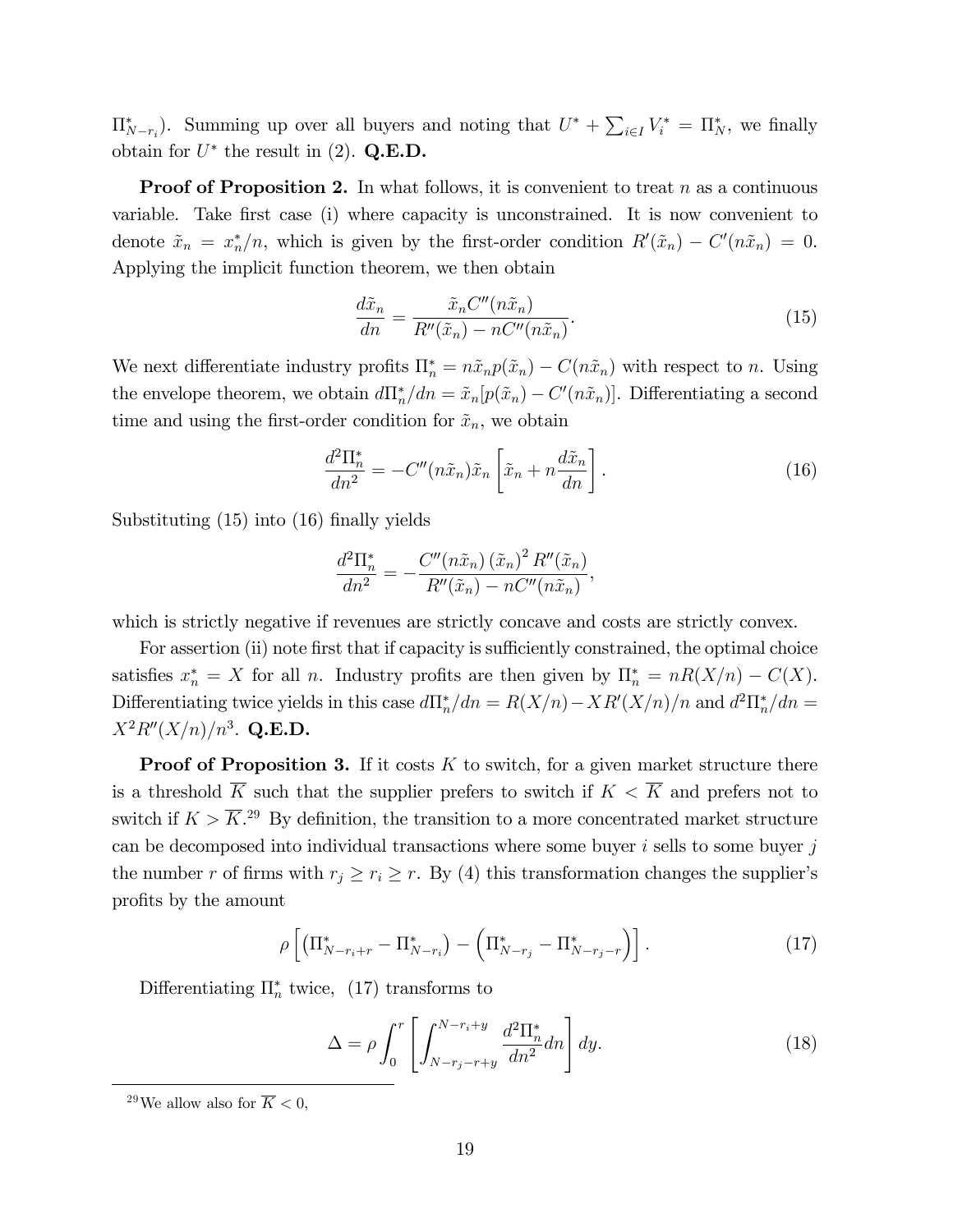If (6) is satisfied, we have from (18) that  $\Delta$  is strictly higher under  $\beta$  than under  $\alpha$ . If this holds, the supplier's loss from the change in the downstream market structure is smaller under  $\beta$ , implying finally that the respective threshold  $\overline{K}$  is strictly higher under the more concentrated market structure. If the converse to (6) holds strictly, we have that  $\Delta$  is strictly smaller after the shift, implying that  $\overline{K}$  is strictly lower under the more concentrated market structure. Q.E.D.

**Proof of Proposition 4.** As in the proof of Proposition 3, we want to show that (17) is strictly higher after the switch in technologies, which implies that the respective threshold  $\overline{K}$  is strictly larger under the more concentrated market structure. With the linear technology  $\beta$  and unconstrained capacity, we have that (17) is equal to zero. Finally, for the strictly convex technology  $\alpha$  we know that, under the conditions of Proposition 2, (17) is strictly negative.

To complete the proof of Proposition 4 it remains to show that, whenever the supplier switches technologies, this strictly improves welfare. We denote the welfare realized under the profit-maximizing choice of supplies by  $W_N^* := N \int_0^{\tilde{x}_N} P(x) dx - C(N\tilde{x}_N)^{30}$  Note next that, by our previous results, the supplier's incentives to switch are greatest under the most concentrated market structure. In this case, i.e., for  $N = 1$ , the supplier realizes the profits  $(1 - \rho)\Pi_N^*$  and we thus have that  $\Pi_N^*(\beta) \geq \Pi_N^*(\alpha) + K$ . If we denote the respective levels of welfare by  $W_N^*(\alpha)$  and  $W_N^*(\beta)$ , respectively, it thus remains to show that  $\Pi_N^*(\beta) \ge \Pi_N^*(\alpha) + K$  implies  $W_N^*(\beta) > W_N^*(\alpha) + K$ . This holds if  $W_N^*(\beta) - \Pi_N^*(\beta) >$  $W_N^*(\alpha) - \Pi_N^*(\alpha)$ , i.e., if

$$
N\int_0^{\tilde{x}_N(\beta)} \left[ P(x) - P(\tilde{x}_N(\beta)) \right] dx > N \int_0^{\tilde{x}_N(\alpha)} \left[ P(x) - P(\tilde{x}_N(\alpha)) \right] dx, \tag{19}
$$

where  $\tilde{x}_N(\alpha)$  and  $\tilde{x}_N(\beta)$  denote the respective equilibrium supplies to individual firms. For (19) to hold, we need that  $\tilde{x}_N(\beta) > \tilde{x}_N(\alpha)$ . This, however, follows immediately from the fact that  $C'(N\tilde{x}_N(\beta),\beta) < C'(N\tilde{x}_N(\beta),\alpha)$ , which again holds as  $C(x,\beta)$  is linear,  $C(x,\alpha)$ is strictly convex, and as industry profits are not lower after the switch,  $\Pi_N^*(\beta) \ge \Pi_N^*(\alpha)$ . Q.E.D.

Proof of Proposition 5. We adopt again the steps from Propositions 3 and 4. As capacity X is sufficiently constrained, we have  $\prod_{n=1}^{*} X(1 - \psi X/n) - cX$ . The difference (17) then transforms to

$$
\Delta = \rho \psi X \left[ \left( \frac{1}{N - r_i} - \frac{1}{N - r_i + r} \right) - \left( \frac{1}{N - r_j - r} - \frac{1}{N - r_j} \right) \right].
$$
 (20)

<sup>&</sup>lt;sup>30</sup>We assume that  $P(x)$  is generated by the utility of a representative consumer. Also, note that  $W_N^*$  is not the maximum feasible welfare. Our objective is to compare welfare under the two technologies given the equilibrium levels of supply.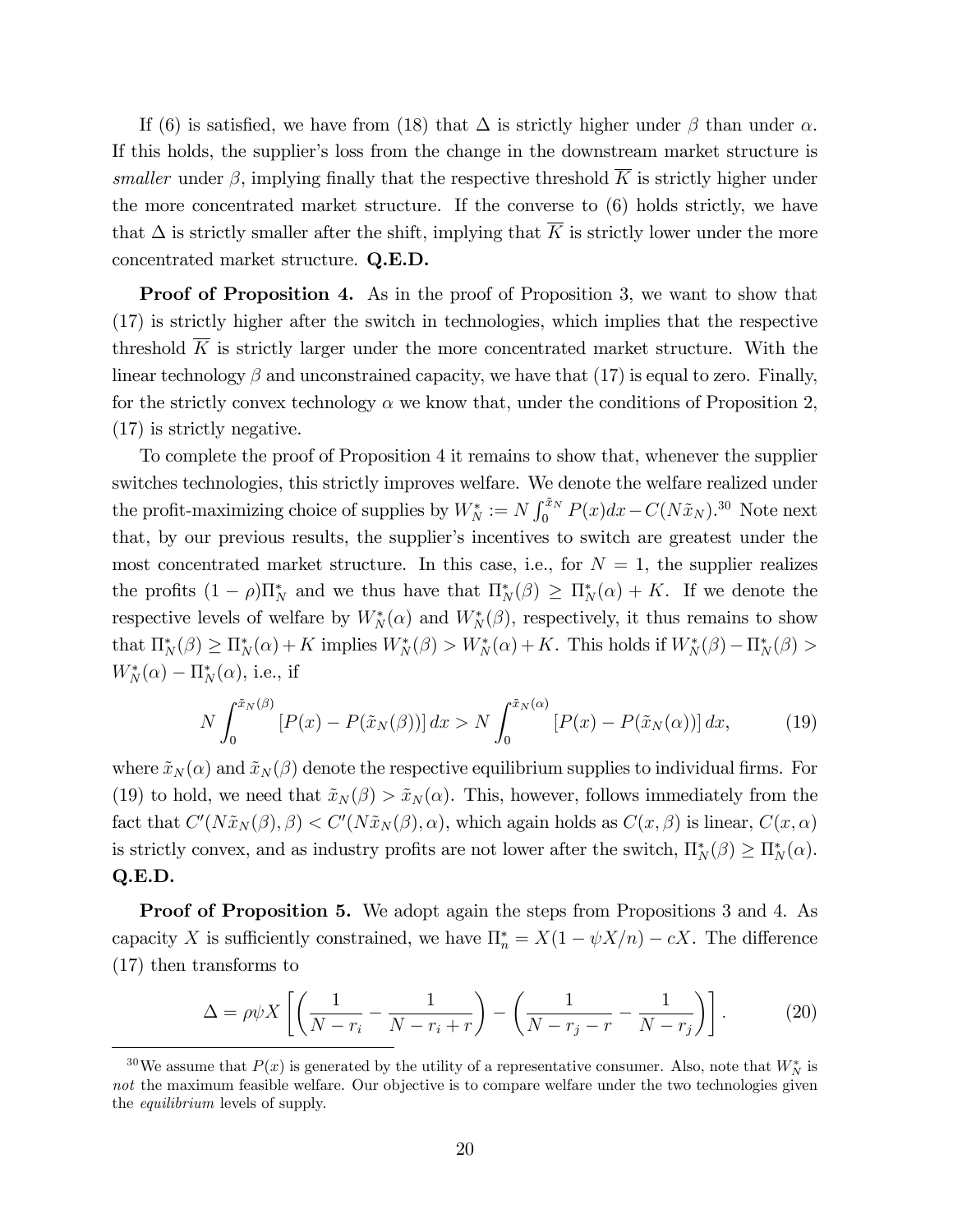As  $0 < \psi_{\beta} < \psi_{\alpha}$  and as  $\Delta < 0$ , we have that  $\Delta$  is strictly higher under  $\beta$  than under  $\alpha$ . Consequently, the respective threshold  $\overline{K}$  is strictly higher under the more concentrated market structure.

Regarding welfare, as is standard we assume that at each firm the linear inverse demand function is generated by the quadratic utility function of a representative consumer. That is, if  $x_n^j$  is the quantity of good j consumed in the market n, consumer surplus equals

$$
\sum_{1 \le j \le \phi} x_n^j (1 - p_n^j) - \frac{1}{2} \sum_{1 \le j \le \phi} (x_n^j)^2 - \gamma \sum_{1 \le j \le k \le \phi} x_n^j x_n^k.
$$

In equilibrium, we know that all quantities are chosen symmetrically, i.e., that  $x_n^j =$  $X/(N\psi)$ . Substitution of  $\psi = [1 + (\phi - 1)\gamma]/\phi$  yields the welfare  $W = X(1 - \frac{1}{2})$ 2  $\overline{X}$  $\frac{X}{N}\psi-c$ . Consequently, it is efficient to switch from  $\alpha$  to  $\beta$  if  $K \leq \overline{K}_W$  with

$$
\overline{K}_W := \frac{1}{2} \frac{X^2}{N} (\psi_\alpha - \psi_\beta). \tag{21}
$$

We now compare  $\overline{K}_W$  with the respective threshold chosen by the supplier. By our previous result, we know that  $\overline{K}$  is lowest for the supplier if the downstream market is least concentrated, i.e., if  $I = N$  and  $r_i = 1$ . Using (2) in Proposition 1 for the supplier's payoff, it is straightforward to obtain for this case

$$
\overline{K} = \frac{X^2}{N} (\psi_\alpha - \psi_\beta)[1 + \rho \frac{1}{N-1}],
$$

which is still strictly higher than the threshold  $\overline{K}_W$  in (21). This completes the proof. Q.E.D.

# 7 Appendix B: Quantity-forcing Contracts with Renegotiations

We first derive equilibrium payoffs. In equilibrium, buyer i purchases the quantity  $r_i x_N^*/N$ . If there is breakdown with buyer  $i$  in the first-round negotiations, renegotiations lead to final sales of the quantities  $r_j x_{N-r_i}^* / (N - r_i)$  to buyers  $j \neq i$ . Denote now again the equilibrium payoff of the supplier by  $U^*$  and that of buyer i by  $V_i^*$ . If there is break-down with buyer *i*, the supplier's resulting payoff is  $U^*(i)$  and each of the remaining buyers  $j \neq i$  realizes  $V_i(i)$ . (In what follows it is not necessary to specify payoffs for when there is breakdown with more than one buyer.) If renegotiations are successful with all buyers but i, denote the net surplus achieved by additionally renegotiating the original contract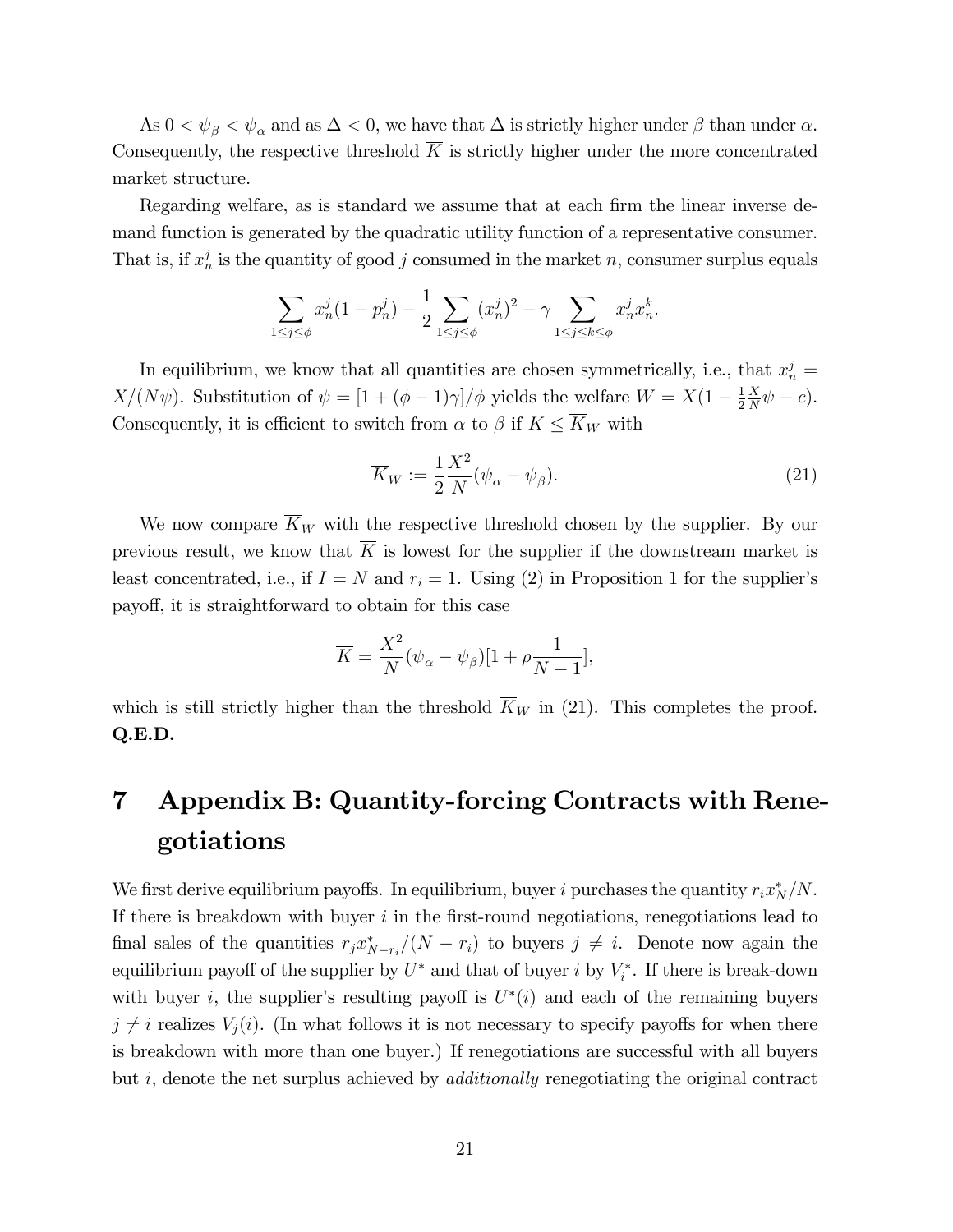with buyer  $j \neq i$  by  $S_j(i)$ . (Below we derive this in detail.) We obtain for the first round of negotiations

$$
U^* = U^*(i) + (1 - \rho) [U^* - U^*(i) + V_i^*] \text{ for all } i \in I,
$$
  
\n
$$
U^* = \Pi_N^* - \sum_{i=1}^I V_i^*,
$$
\n(22)

while surplus sharing under renegotiations implies

$$
V_j^*(i) - V_j^* = \rho S_j(i) \text{ for all } i \in I, j \neq i,
$$
  
\n
$$
U^*(i) = \Pi_{N-r_i}^* - \sum_{j \neq i}^I V_j^*(i) \text{ for all } i \in I.
$$
\n(23)

Substituting  $(22)-(23)$ , we obtain

$$
V_i^* = \rho \left[ \Pi_N^* - \Pi_{N-r_i}^* \right] + \rho^2 \sum_{j \neq i}^I S_j(i).
$$

Using next

$$
S_j(i) = r_j \left[ R \left( \frac{x_{N-r_i}^*}{N-r_i} \right) - R \left( \frac{x_N^*}{N} \right) \right] - \left[ C(x_{N-r_i}^*) - C \left( x_{N-r_i}^* \frac{N-r_i-r_j}{N-r_i} + x_N^* \frac{r_j}{N} \right) \right],
$$

we finally obtain

$$
V_i^* = \rho \left[ \Pi_N^* - \Pi_{N-r_i}^* \right] + \rho^2 (N - r_i) \left[ R \left( \frac{x_{N-r_i}^*}{N - r_i} \right) - R \left( \frac{x_N^*}{N} \right) \right]
$$
(24)  

$$
- \rho^2 \sum_{j \neq i}^I \left[ C(x_{N-r_i}^*) - C \left( x_{N-r_i}^* \frac{N - r_i - r_j}{N - r_i} + x_N^* \frac{r_j}{N} \right) \right].
$$

As noted in the main text, we confine ourselves to the derivation of two results: (i) the illustration of the demand-side channel of buyer power with fixed and sufficiently small capacity (as in Proposition 2) and (ii) the extension of Proposition 5 to the new bargaining solution.

Assume thus that costs are linear with  $C(x) = cx$ , while capacity X is sufficiently small such that  $x_n^* = X/n$  for all  $n \ge 1$ . We want to show that a sale of assets (firms) to a larger buyer makes the supplier strictly worse off. As under the previous bargaining solution, this is a stronger requirement than the requirement that a larger buyer obtains a discount.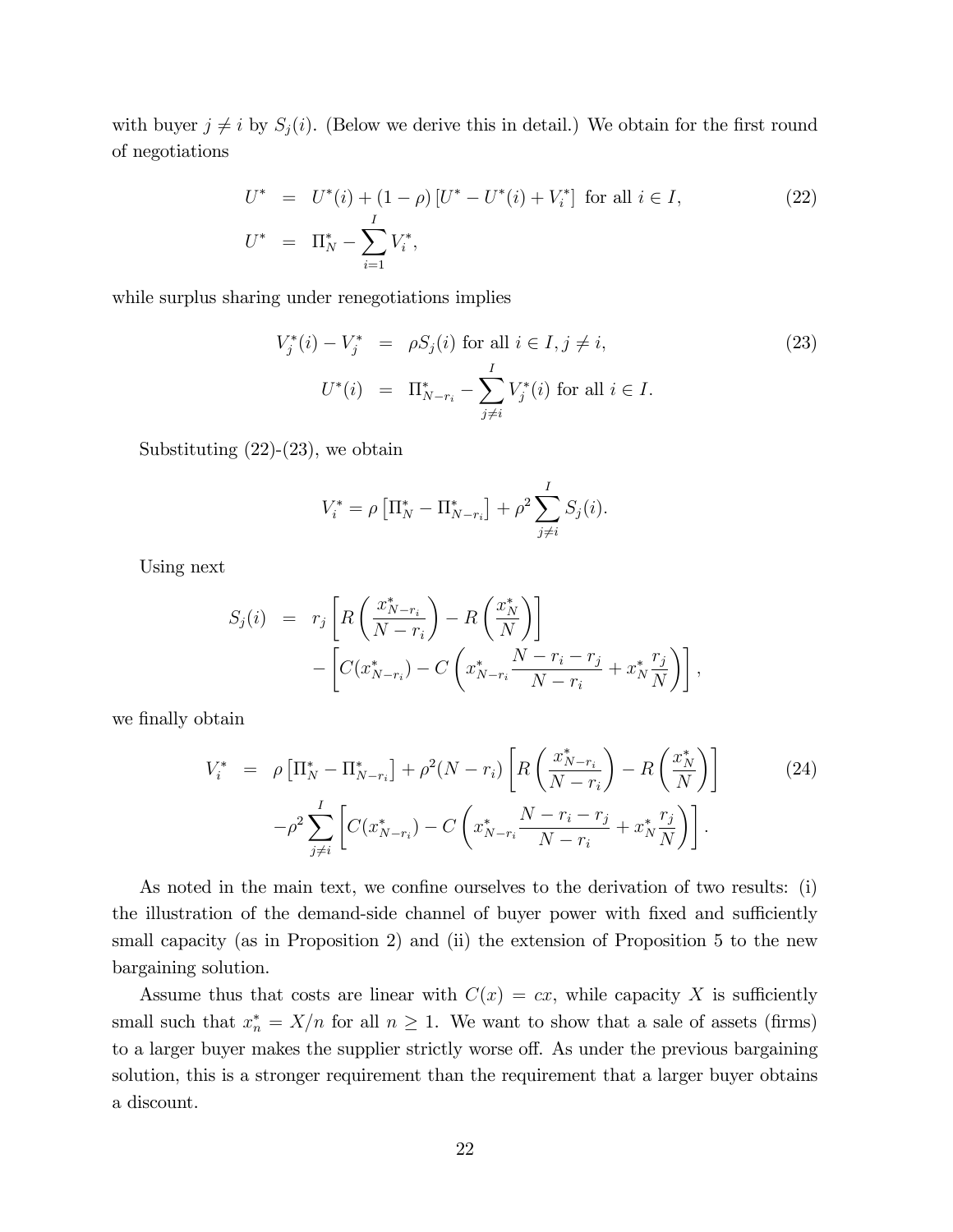Suppose therefore that buyer i sells r firms to buyer j, where  $r_j \ge r_i \ge r$ . We denote the payoffs under the original market structure by  $V_i^*$  and  $V_j^*$ , while those under the resulting market structure are denoted by  $\overline{V}_i^*$  and  $\overline{V}_j^*$ . (Note that  $\overline{V}_i^* = 0$  holds trivially if  $r = r_i$ .) We thus want to show that

$$
\overline{V}_i^* + \overline{V}_j^* > V_i^* + V_j^*.
$$
\n
$$
(25)
$$

Using (24) and substituting  $C(x) = cx$ , (25) transforms to the requirement

$$
\rho(1-\rho)\left[(N-r_i+r)R\left(\frac{X}{N-r_i+r}\right)+(N-r_j-r)R\left(\frac{X}{N-r_j-r}\right)\right]
$$
 (26)  

$$
\rho(1-\rho)\left[(N-r_i)R\left(\frac{X}{N-r_i}\right)+(N-r_j)R\left(\frac{X}{N-r_j}\right)\right].
$$

Reordering the terms in (26), we thus have to show for  $0 < \rho < 1$  that

$$
\int_0^r \left[ \int_{N-r_j-r+y}^{N-r_i+y} \frac{d^2}{dz^2} \left[ zR\left(\frac{X}{z}\right) dz \right] \right] dy = X^2 \int_0^r \left[ \int_{N-r_j-r+y}^{N-r_i+y} \frac{1}{z^3} R''\left(\frac{X}{z}\right) dz \right] dy < 0,
$$

which finally holds by the assumed strict concavity of  $R(x)$ .

It remains to extend Proposition 5. For this we first have to redefine the change in the supplier's payoff under the more concentrated market structure,  $\Delta := (\overline{V}_i^* + \overline{V}_j^*)$  $(V_i^* + V_j^*)$ . Substituting from the previous results and using that  $R(x) = x(1 - \psi x)$ , we thus have that

$$
\Delta = -\psi \rho (1 - \rho) X^2 \int_0^r \left[ \int_{N - r_j - r + y}^{N - r_i + y} \frac{1}{z^3} dz \right] dy.
$$
 (27)

As in the proof of Proposition 5,  $0 < \psi_{\beta} < \psi_{\alpha}$  and  $\Delta < 0$  then imply that  $\Delta$  is strictly higher under  $\beta$  than under  $\alpha$ . Consequently, the respective threshold  $\overline{K}$  is strictly higher under the more concentrated market structure.

## 8 References

- Australian Competition and Consumer Commission (2002), Report to the Senate on Prices Paid to Suppliers by Retailers in the Australian Grocery Industry, Canberra: ACCC.
- Balto, D.A. (1999), Supermarket Merger Enforcement, Antitrust Report, August 1999.
- Bernheim, B.D. and Whinston, M.D. (1986), Menu Auctions, Resource Allocation, and Economic Influence, Quarterly Journal of Economics 101, 1-31.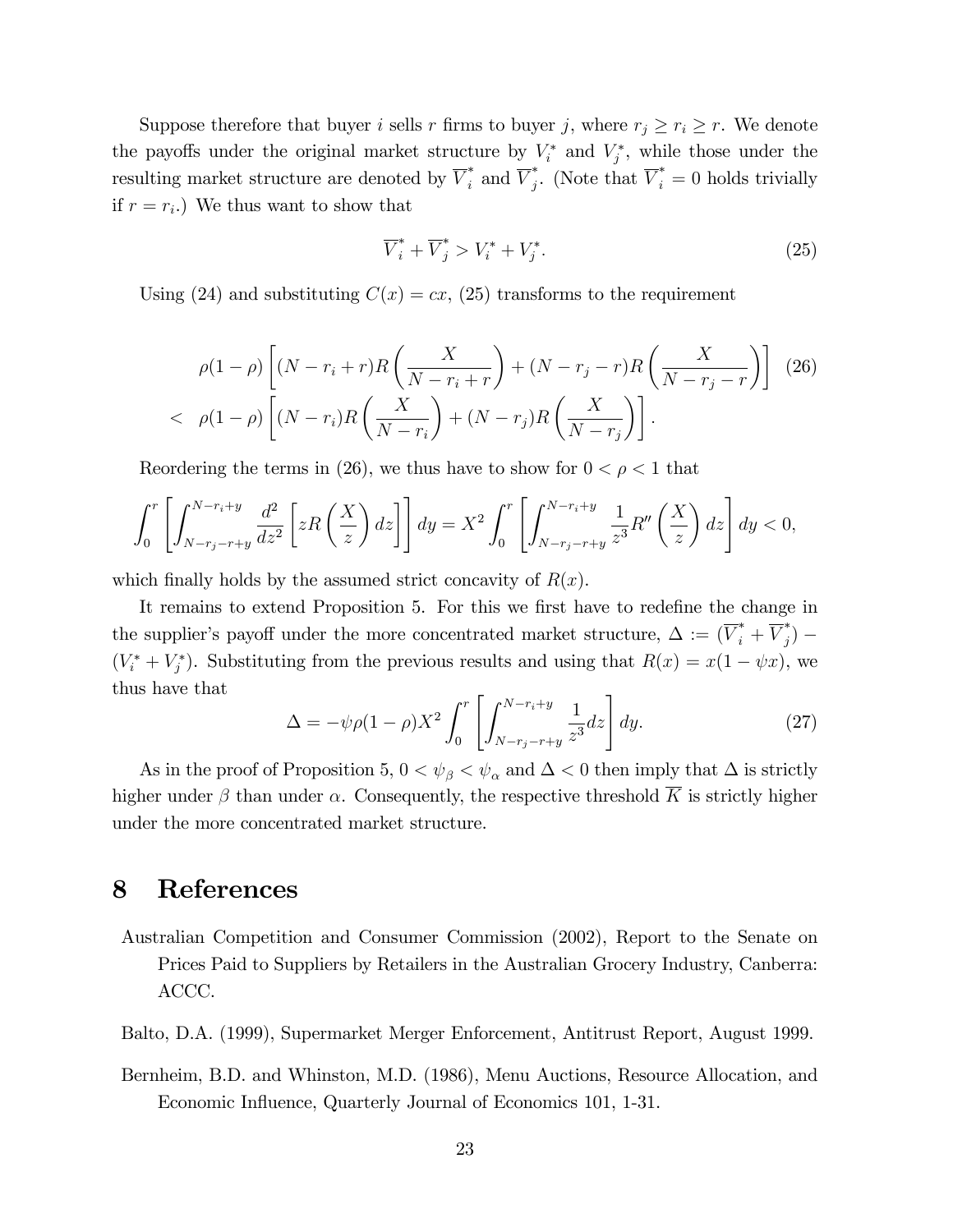Bjornersted, J. and Stennek, J. (2002), Bilateral Oligopoly, mimeo.

- Blair, R.D. and Harrison, J.L. (1993), Monopsony: Antitrust Law and Economics, Princeton University Press, Princeton, New Jersey.
- Bolton, P. and Whinston, M.A. (1993), Incomplete Contracts, Vertical Integration and Supply Assurance, Review of Economic Studies 60, 121-148.
- Chipty, T. and Snyder, C.M. (1999), The Role of Outlet Size in Bilateral Bargaining: A Study of the Cable Television Industry, Review of Economics and Statistics 81, 326-340.
- Chiu, Y.S. (1998), Noncooperative Bargaining, Hostages and Optimal Asset Ownership, American Economic Review 88, 882-901.
- Competition Commission (2000), Supermarkets: A Report on the Supply of Groceries from Multiple Stores in the United Kingdom, Report Cm-4842.
- Competition Commission (2003), Safeway plc and Asda Group Limited (owned by Wal-Mart Stores Inc); Wm Morrison Supermarkets PLC; J Sainsbury plc; and Tesco plc: A Report on the Mergers in Contemplation.
- Cotterill, R.M. (1997), The Food Distribution System of the Future: Convergence Towards the US or UK Model?, Agrobusiness 12, 123-135.
- DeFontenay, C. and Gans, J.S. (2001), Efficiency in Multilateral Vertical Contracting: Bargaining and the Nature of Competition, mimeo.
- DeGraba, P., 2003, Quantity Discounts from Risk Averse Sellers, mimeo, FTC.
- DeMeza, D. and Lockwood, B. (1998), Does Asset Ownership Always Motivate Managers? Outside Options and the Property Rights Theory of the Firm, Quarterly Journal of Economics 113, 361-386.
- Dobson, P. and Waterson, M. (1997), Countervailing Power and Consumer Prices, Economic Journal 107, 418-430.
- Dobson, P. and Waterson, M. (1999), Retailer power: Recent Developments and Policy Implications, Economic Policy 28, 133-164.
- Dobson Consulting (1999), Buyer Power and its Impact on Competition in the Food Retail Distribution Sector of the European Union, Report produced for the European Commission, DG IV, Brussels.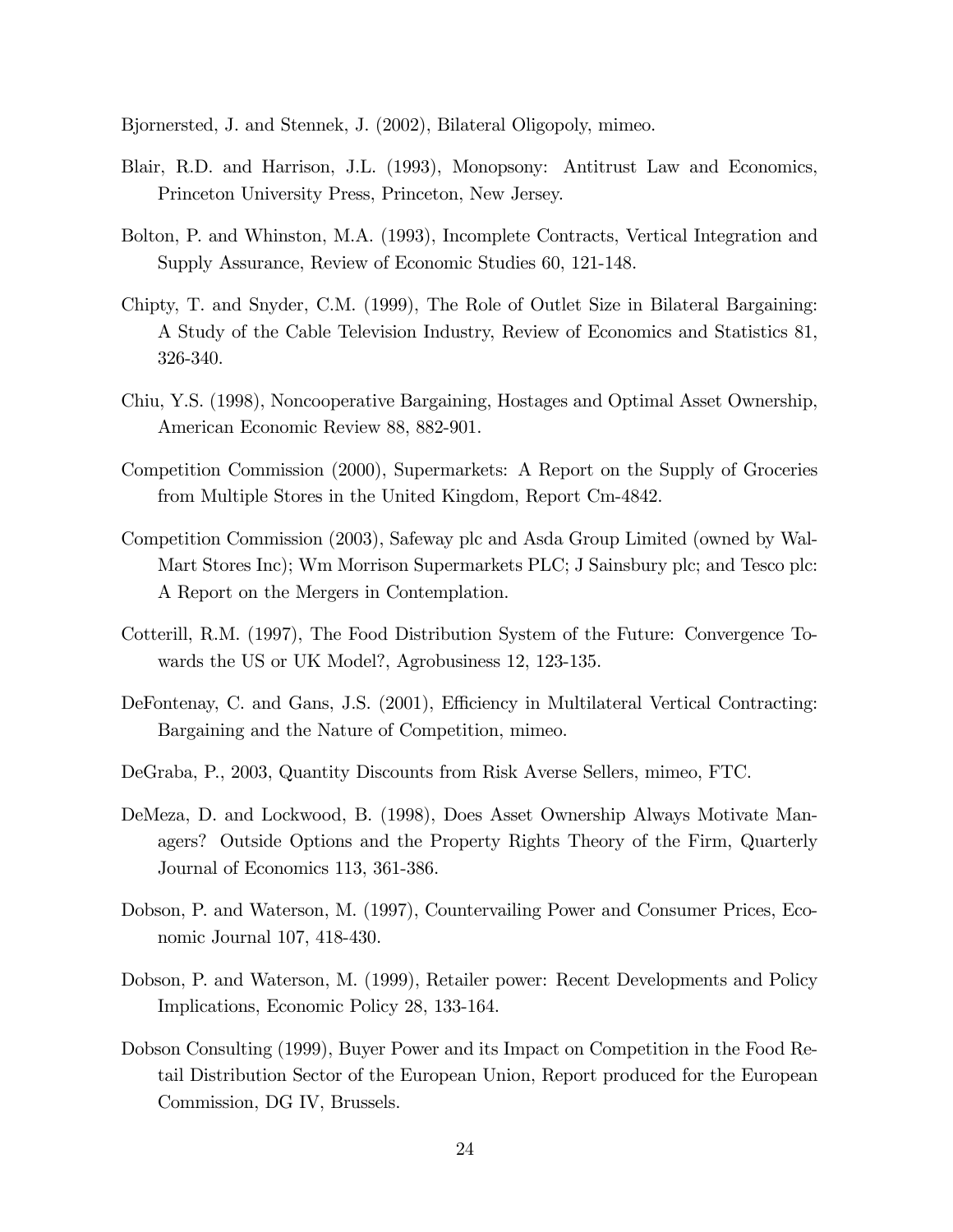- Dobson, P. (2002), Retailer Buyer Power in European Markets: Lessons from Grocery Supply, Loughborough University Business School, WP 2002-1.
- Felli, L. and Roberts, K. (2001), Does Competition Solve the Hold-up Problem?, mimeo.
- FTC (2001), Report on the Federal Trade Commission Workshop on Slotting Allowances and Other Marketing Practices in the Grocery Industry, Report by the Federal Trade Commission Staff, Washington, D.C.
- Fumagalli, C. and Motta, M. (2000), Buyers' Coordination, mimeo.
- Gaynor, M. and Haas-Wilson, D. (1999), Change, Consolidation, and Competition in Health Care, Journal of Economic Perspectives 13, 141-164.
- Grossman, S.J. and Hart, O.D. (1986), The Costs and Benefits of Ownership: A Theory of Vertical and Lateral Integration, Journal of Political Economy 94, 691-719.
- Grout, P. (1984), Investment and Wages in the Absence of Binding Contracts, Econometrica 52, 449-460.
- Horn, H. and Wolinsky, A. (1988), Worker Substitutability and Patterns of Unionisation, Economic Journal 98, 484-497.
- Inderst, R. and Shaffer, G. (2003), Retail Mergers, Buyer Power, and Product Variety, mimeo.
- Inderst, R. and Wey, C. (2003), Market Structure, Bargaining, and Technology Choice in Bilaterally Oligopolistic Industries, Rand Journal of Economics 34, 1-19.
- Katz, M.L. (1987), The Welfare Effects of Third Degree Price Discrimination in Intermediate Goods Markets, American Economic Review 77, 154-167.
- Klemperer, P. and Meyer, M.A. (1989), Supply Function Equilibria in Oligopoly under Uncertainty, Econometrica 57, 1243-1277.
- Kranton, R.E. and Minehart, D.F. (2000), Networks vs. Vertical Integration, Rand Journal of Economics 31, 570-601.
- Martimort, D. and Stole, L. (2003), Contractual Externalities and Common Agency Equilibria, mimeo.
- Mazzarotto, N. (2003), Retail Mergers and Buyer Power, mimeo.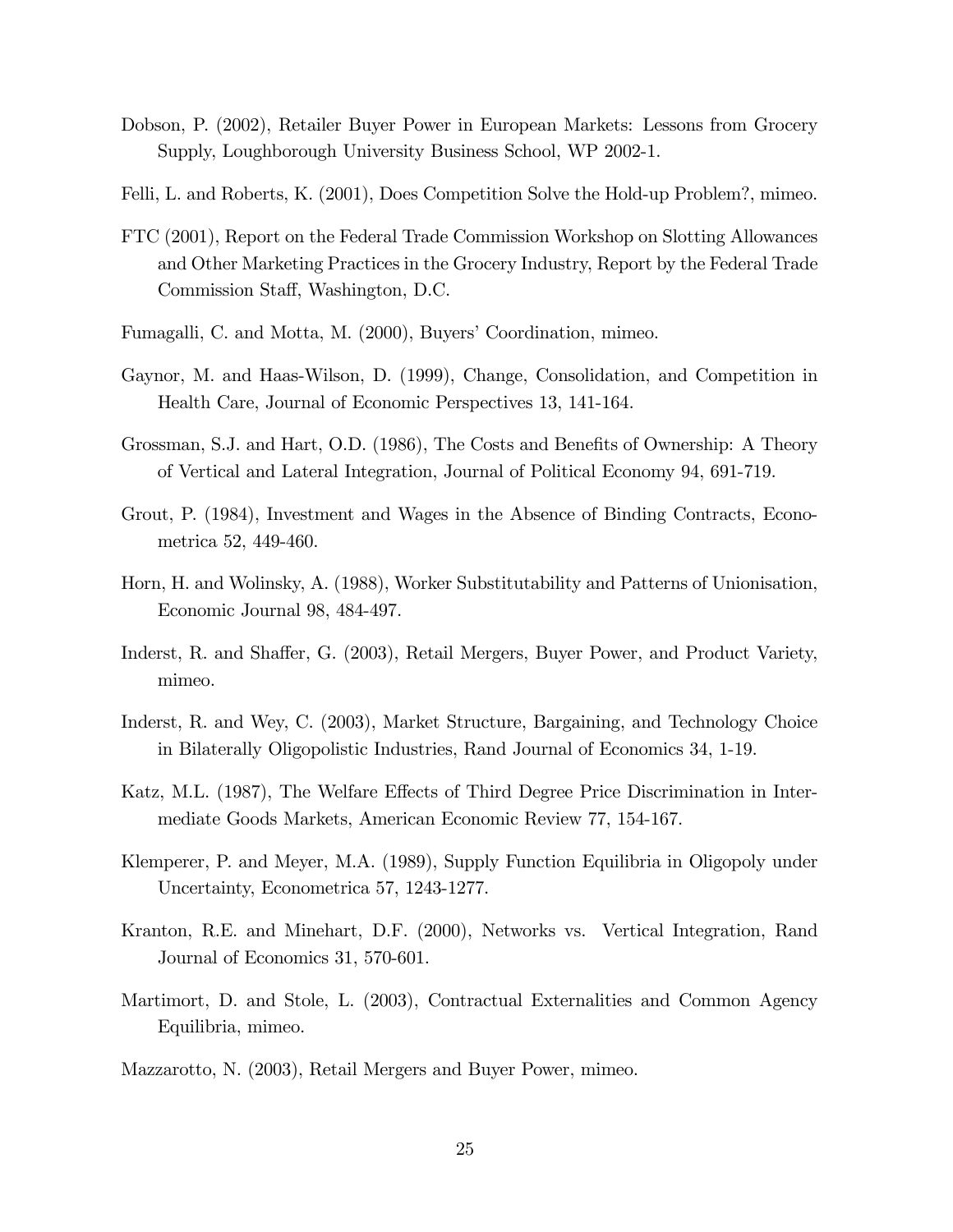- Norman, H.-T., Ruffle, B., and Snyder, C.M. (2003), Do Buyer-Size Discounts Depend on the Curvature of the Surplus Function? Experimental Tests of Bargaining Models, mimeo.
- O'Brien, D.P. and Shaffer, G. (1997), Nonlinear Supply Contracts, Exclusive Dealing, and Equilibrium Market Foreclosure, Journal of Economics and Management Strategy 6, 755-785.
- O'Brien, D.P. and Shaffer, G. (2003), Bargaining, Bundling, and Clout: The Portfolio Effects of Horizontal Mergers, mimeo.
- OECD (1981), Buying Power: The Exercise of Market Power by Dominant Buyers, Report of the Committee of Experts on Restrictive Business Practices, OECD, Paris.
- OECD (1999), Buying Power of Multiproduct Retailers, Series Roundtables on Competition Policy DAFFE/CLP(99)21, OECD, Paris.
- Pitofsky, R. (1997), Thoughts on "Leveling the Playing Field" in Health Care Markets, Federal Trade Commission (February 13, 1997), Washington D.C.
- Scherer, F.M. and Ross, D. (1990), Industrial Market Structure and Economic Performance, 3rd Edition, Houghton Mifflin Comp., Boston, MA.
- Schwartz, M. (1999), Buyer Power Concerns and the Aetna-Prudential Merger, U.S. Department of Justice (October 20, 1999), Washington D.C.
- Snyder, C.M. (1996), A Dynamic Theory of Countervailing Power, Rand Journal of Economics 27, 747-769.
- Spence, M. (1975), Monopoly, Quality and Regulation, Bell Journal of Economics 6, 417-29.
- Spence, M. (1976), Product Differentiation and Welfare, American Economic Review 66, 407-14.
- Spulber, D.F. (2002), Market Microstructure and Incentives to Invest, Journal of Political Economy 110, 352-381.
- Stole, L.A. and Zwiebel, J. (1996), Organizational Design and Technology Choice under Intraoutlet Bargaining, American Economic Review 86, 195-222.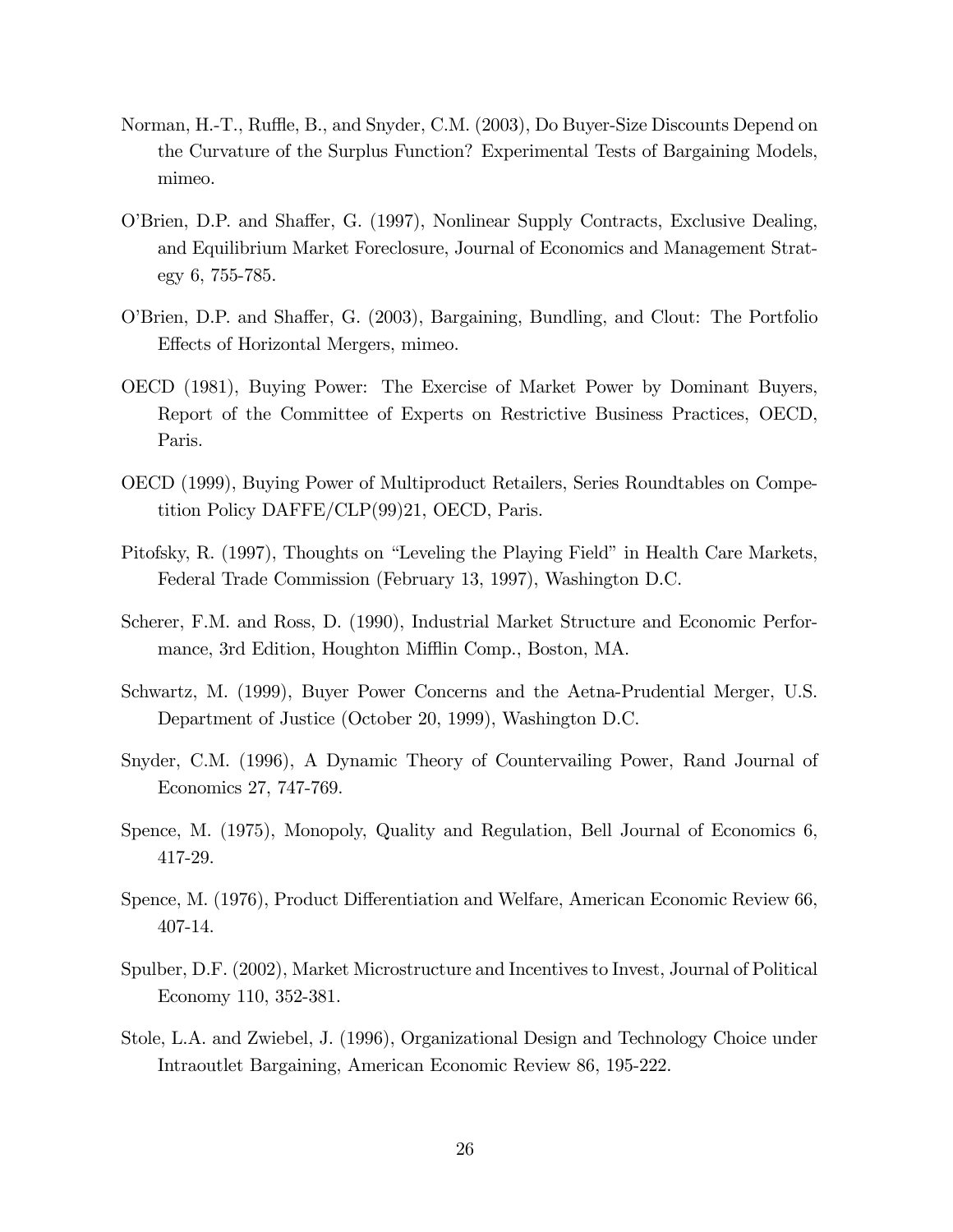von Ungern-Sternberg, T. (1996), Countervailing Power Revisited, International Journal of Industrial Organization 14, 507-520.